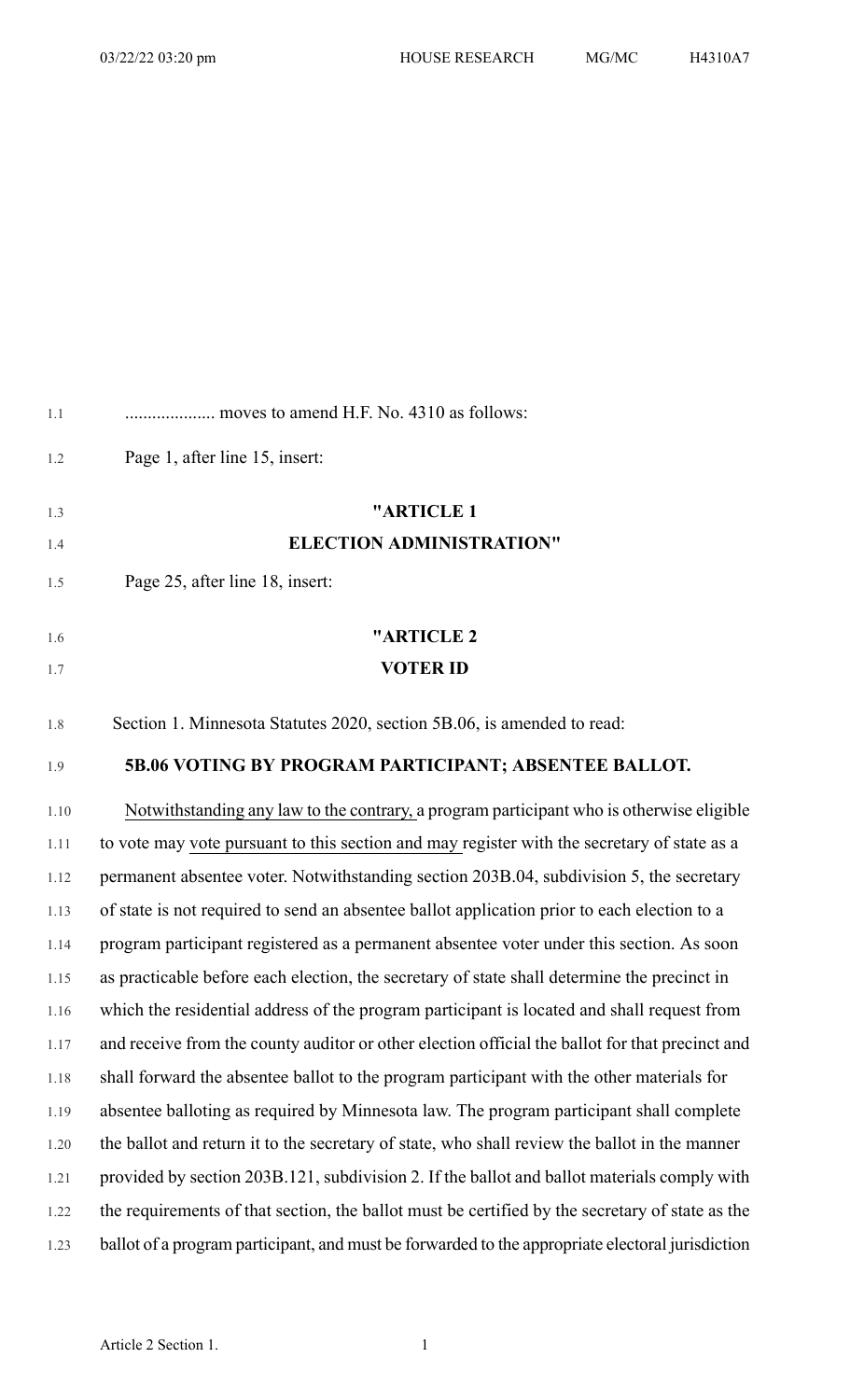- 2.1 for tabulation along with all other ballots. The name and address of a program participant 2.2 must not be listed in the statewide voter registration system.
- 2.3 Sec. 2. Minnesota Statutes 2020, section 13.6905, is amended by adding a subdivision to 2.4 read:

# 2.5 Subd. 36. **Voter identification card.** Applicant data related to a voter identification 2.6 card is governed by section 171.06, subdivision 3c.

2.7 Sec. 3. Minnesota Statutes 2020, section 171.06, subdivision 1, is amended to read:

2.8 Subdivision 1. **Application format and requirements.** Every application for a Minnesota 2.9 identification card, including an enhanced identification card, or for a driver's license, 2.10 including an instruction permit, a provisional license, and an enhanced driver's license, or 2.11 voter identification card, must be made in a format approved by the department. Every 2.12 application must be accompanied by payment of the proper fee except for an application 2.13 for a voter identification card issued pursuant to section 171.07, subdivision 3b. All applicants 2.14 must sign the application and declare, under penalty of perjury, that the information and 2.15 documentation presented in the application is true and correct. All applications requiring 2.16 evidence of legal presence in the United States or United States citizenship must be signed 2.17 in the presence of the person authorized to accept the application, or the signature on the 2.18 application may be verified by a notary public.

- 2.19 Sec. 4. Minnesota Statutes 2020, section 171.06, is amended by adding a subdivision to
- 2.20 read:

# 2.21 Subd. 3c. **Application for voter identification card.** (a) An application for a voter 2.22 identification card, including a renewal or duplicate card, must:

- 2.23 (1) state the applicant's full legal name, date of birth, sex, residence address, and (i) last 2.24 four digits of the applicant's Social Security number, or (ii) certification that the applicant 2.25 has not been assigned a Social Security number;
- 2.26 (2) provide a description of the applicant in the same manner as required on an application 2.27 for a Minnesota driver's license;
- 2.28 (3) provide proof of the applicant's United States citizenship by presenting a document 2.29 included in Minnesota Rules, part 7410.0400, subpart 1, item D;
- 2.30 (4) state the length of residence at the applicant's current address; and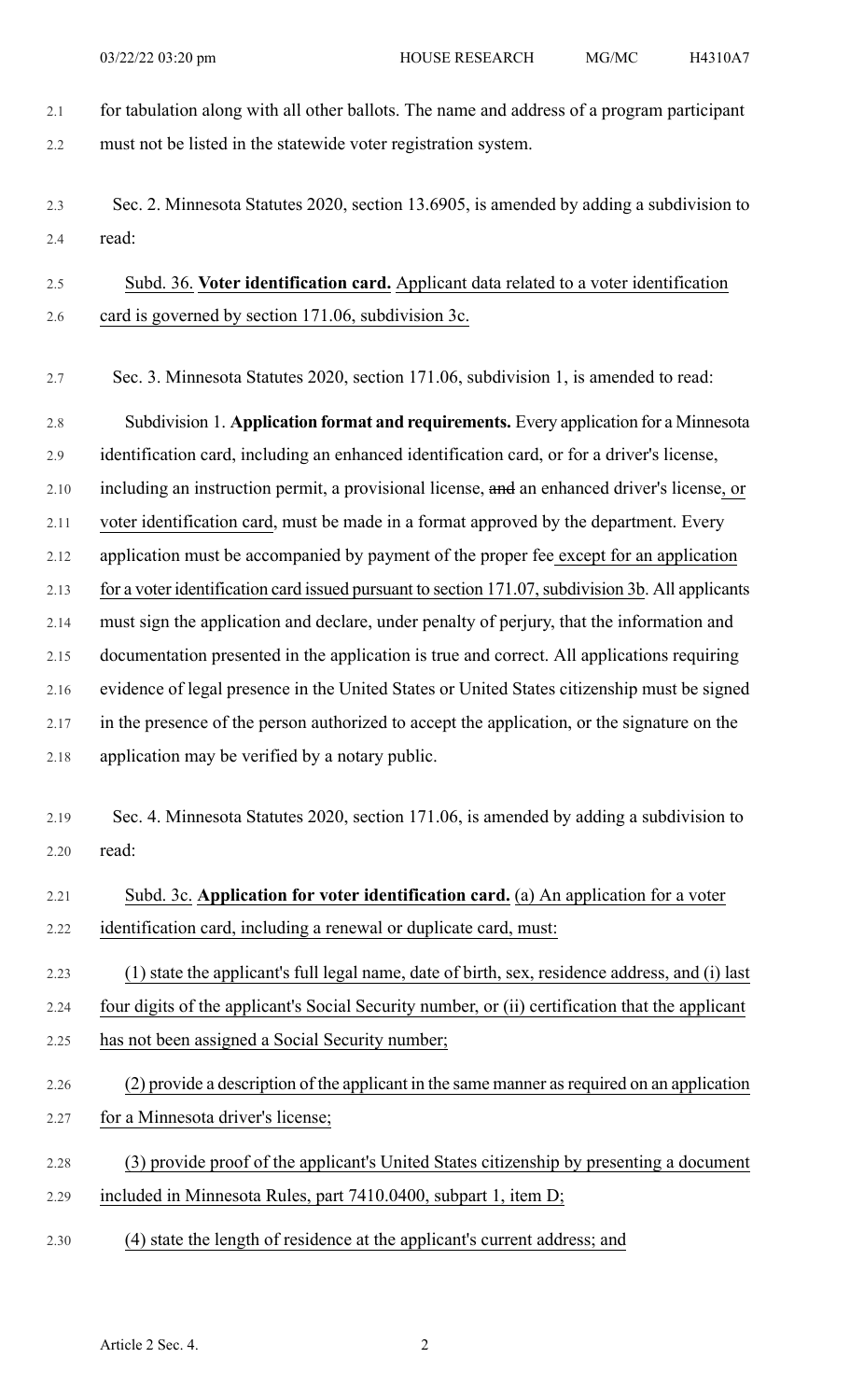| 3.1  | (5) present a photographic identity document described in section 200.035 or affirm             |
|------|-------------------------------------------------------------------------------------------------|
| 3.2  | under penalty of perjury that the applicant has a religious objection to the use of a           |
| 3.3  | photographic image.                                                                             |
| 3.4  | (b) Applicant data, submitted pursuant to this subdivision, is private data on individuals,     |
| 3.5  | as defined in section 13.02, subdivision 12.                                                    |
| 3.6  | Sec. 5. Minnesota Statutes 2020, section 171.07, is amended by adding a subdivision to          |
| 3.7  | read:                                                                                           |
| 3.8  | Subd. 3b. Voter identification cards. (a) A voter identification card must be issued to         |
| 3.9  | a qualifying applicant who, on the election day next occurring after the date of issuance,      |
| 3.10 | will meet the voter eligibility requirements of the Minnesota Constitution and Minnesota        |
| 3.11 | Statutes, and who does not possess a current Minnesota driver's license or Minnesota            |
| 3.12 | identification card.                                                                            |
| 3.13 | (b) A voter identification card must bear a distinguishing number assigned to the               |
| 3.14 | applicant, the applicant's full name and date of birth, the applicant's address of residence,   |
| 3.15 | a description of the applicant in the same manner as provided on a Minnesota driver's license,  |
| 3.16 | the date of the card's expiration, and the usual signature of the applicant. The card must bear |
| 3.17 | a colored photograph or an electronically produced image of the applicant, or, for an applicant |
| 3.18 | who has affirmed a religious objection under section $171.06$ , subdivision 3b, clause (5), the |
| 3.19 | card must bear the words "Valid without photograph."                                            |
| 3.20 | (c) A voter identification card is not valid identification for any purpose other than          |
| 3.21 | proving identity and residence for voting purposes.                                             |
| 3.22 | (d) A voter identification card must be of a different color scheme than a Minnesota            |
| 3.23 | driver's license or state identification card, but must incorporate the same information and    |
| 3.24 | security features as provided in subdivision 9.                                                 |
| 3.25 | (e) Each voter identification card must be plainly marked: "Voter Identification Card.          |
| 3.26 | Valid Identification Only for Voting."                                                          |
| 3.27 | Sec. 6. [200.035] DOCUMENTATION OF IDENTITY AND RESIDENCE.                                      |
| 3.28 | (a) The following are sufficient proof of identity and residence for purposes of election       |
| 3.29 | day voter registration under section 201.061, subdivision 3; absentee voting under sections     |
| 3.30 | 203B.04, 203B.07, and 203B.08; photo identification requirements under section 204C.10;         |
| 3.31 | and for determining whether to count a provisional ballot under section 204C.135, subdivision   |
| 3.32 | 2:                                                                                              |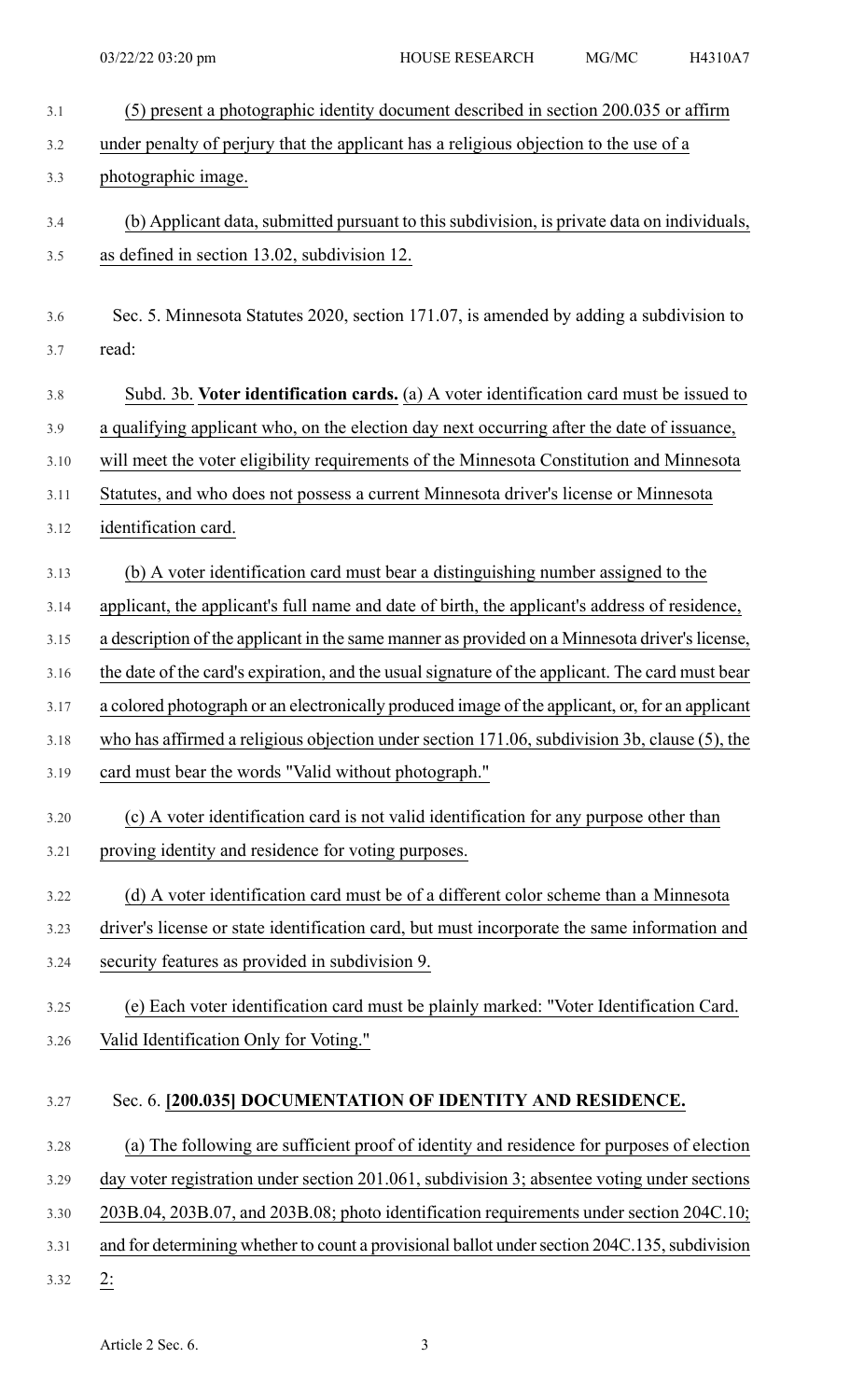| 4.1  | (1) a current driver's license, state identification card, or voter identification card issued |
|------|------------------------------------------------------------------------------------------------|
| 4.2  | to the voter by the Department of Public Safety that contains the voter's photograph and       |
| 4.3  | current address of residence in the precinct;                                                  |
| 4.4  | (2) a valid United States military identification card issued to the voter by the Department   |
| 4.5  | of Defense that contains the voter's photograph and current address of residence in the        |
| 4.6  | precinct;                                                                                      |
| 4.7  | (3) an identification card issued to the voter by the tribal government of a tribe recognized  |
| 4.8  | by the Bureau of Indian Affairs that contains a photograph of the voter, the voter's current   |
| 4.9  | address of residence in the precinct, and any other items of data required to be contained     |
| 4.10 | on a Minnesota identification card, as provided in section 171.07, subdivision 3, paragraphs   |
| 4.11 | $(a)$ and $(b)$ ;                                                                              |
| 4.12 | (4) an original receipt for a new, renewed, or updated driver's license, state identification  |
| 4.13 | card, or voter identification card issued to the voter under section 171.07 that contains the  |
| 4.14 | voter's photograph and current address of residence in the precinct. If the receipt does not   |
| 4.15 | include a photograph, one of the following documents that contains a photograph of the         |
| 4.16 | voter must be provided:                                                                        |
| 4.17 | (i) a driver's license, identification card, or voter identification card that is expired or   |
| 4.18 | does not contain the voter's current address of residence, issued to the voter by the state of |
| 4.19 | Minnesota or any other state of the United States as defined in section 645.44, subdivision    |
| 4.20 | 11;                                                                                            |
| 4.21 | (ii) a United States passport, issued to the voter;                                            |
| 4.22 | (iii) an identification card issued by a branch, department, agency, entity, or subdivision    |
| 4.23 | of Minnesota or the federal government;                                                        |
| 4.24 | (iv) an identification card issued by an accredited postsecondary institution with a campus    |
| 4.25 | located within Minnesota, if a list of students from that institution has been prepared under  |
| 4.26 | section 135A.17, and certified to the county auditor in the manner provided in rules of the    |
| 4.27 | secretary of state; or                                                                         |
| 4.28 | (v) an identification card issued to the voter by the tribal government of a tribe recognized  |
| 4.29 | by the Bureau of Indian Affairs;                                                               |
| 4.30 | (5) one of the following documents issued to the voter that includes a photograph but          |
| 4.31 | not the voter's current address of residence in the precinct:                                  |
| 4.32 | (i) a United States passport;                                                                  |

Article 2 Sec. 6. 4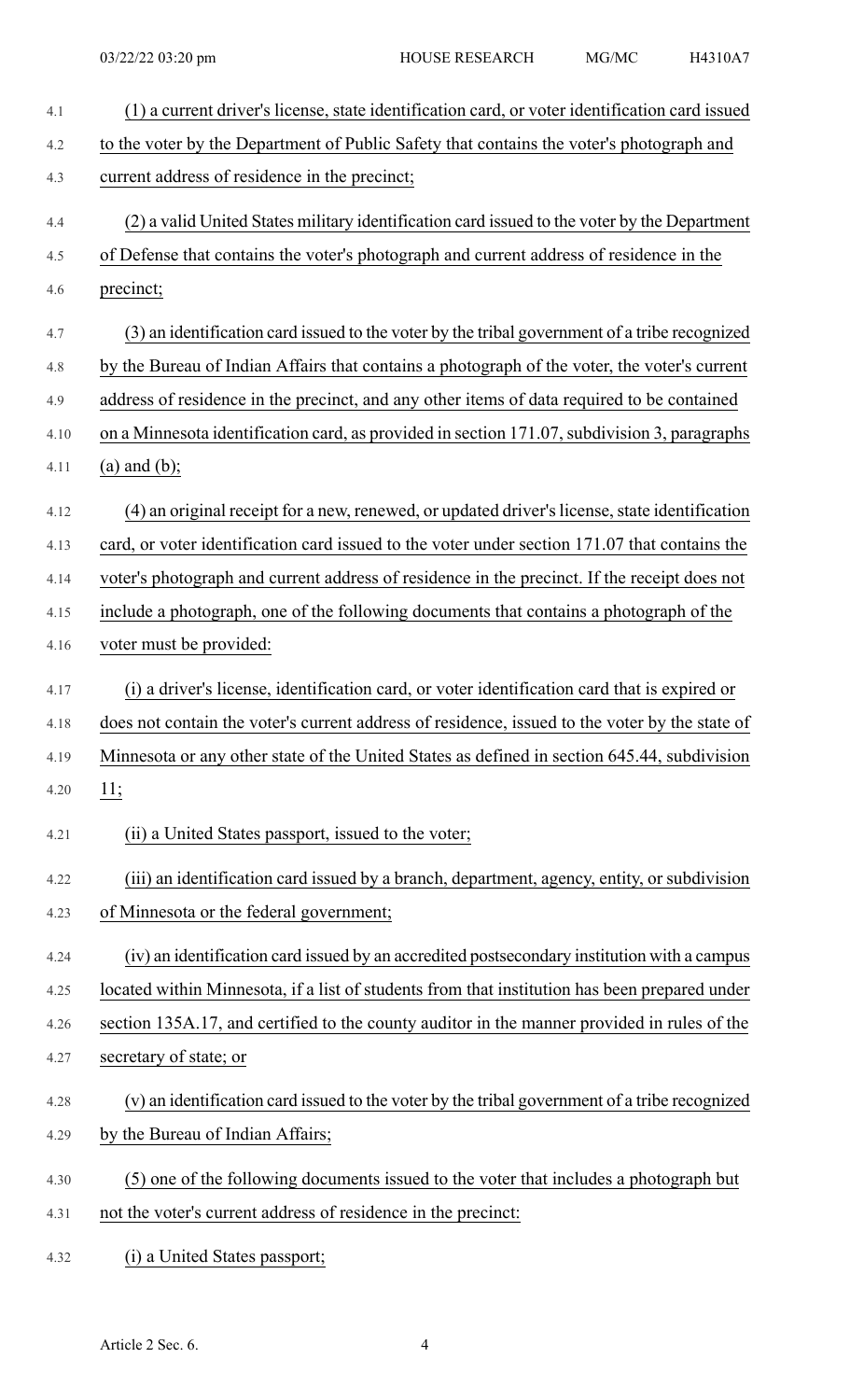| 5.1           | (ii) an identification card issued to the voter by the tribal government of a tribe recognized  |
|---------------|-------------------------------------------------------------------------------------------------|
| 5.2           | by the Bureau of Indian Affairs; or                                                             |
| 5.3           | (iii) a valid United States military identification card;                                       |
| 5.4           | along with one of the following documents that contains the voter's name and current address    |
| 5.5           | of residence in the precinct:                                                                   |
| 5.6           | (i) a home utility services bill issued within the past 90 days, provided that the election     |
| 5.7           | official must not accept a United States home utility bill if two unrelated people are listed   |
| 5.8           | on the bill;                                                                                    |
| 5.9           | (ii) a home utility services hook-up work order issued within the past 90 days, provided        |
| 5.10          | that the election official must not accept a United States home utility services hook-up work   |
| 5.11          | order if two unrelated people are listed on the bill;                                           |
| 5.12          | (iii) United States financial information issued within the past 90 days, with account          |
| 5.13          | numbers redacted, including a bank account statement, a canceled check, or a credit card        |
| 5.14          | statement;                                                                                      |
| 5.15          | (iv) a United States high school identification card with a certified transcript from the       |
| 5.16          | school, if issued within the past 180 days;                                                     |
| 5.17          | (v) a Minnesota college or university identification card with a certified transcript from      |
| 5.18          | the college or university if issued within the past 180 days;                                   |
| 5.19          | (vi) an employment pay stub issued within the past 90 days that lists the employer's            |
| 5.20          | name, address, and telephone number;                                                            |
| 5.21          | (vii) a Minnesota unemployment insurance benefit statement issued within the past 90            |
| 5.22          | days;                                                                                           |
| 5.23          | (viii) a statement from a housing with services establishment registered under section          |
| 5.24          | 144D, nursing home licensed under section 144A, or a boarding care facility licensed under      |
| 5.25          | sections 144.50 to 144.56, that was issued within the past 90 days;                             |
| 5.26          | (ix) a life, health, automobile, homeowner's, or renter's insurance policy issued within        |
| 5.27          | the past 90 days, except that a proof of insurance card must not be accepted;                   |
| 5.28          | (x) a federal or state income tax return or statement for the most recent tax filing year;      |
| 5.29          | (xi) a Minnesota property tax statement for the current year that shows the applicant's         |
| 5.30          | principal residential address both on the mailing portion and the portion stating what property |
| $\epsilon$ 21 | is hoing toyod.                                                                                 |

5.31 is being taxed;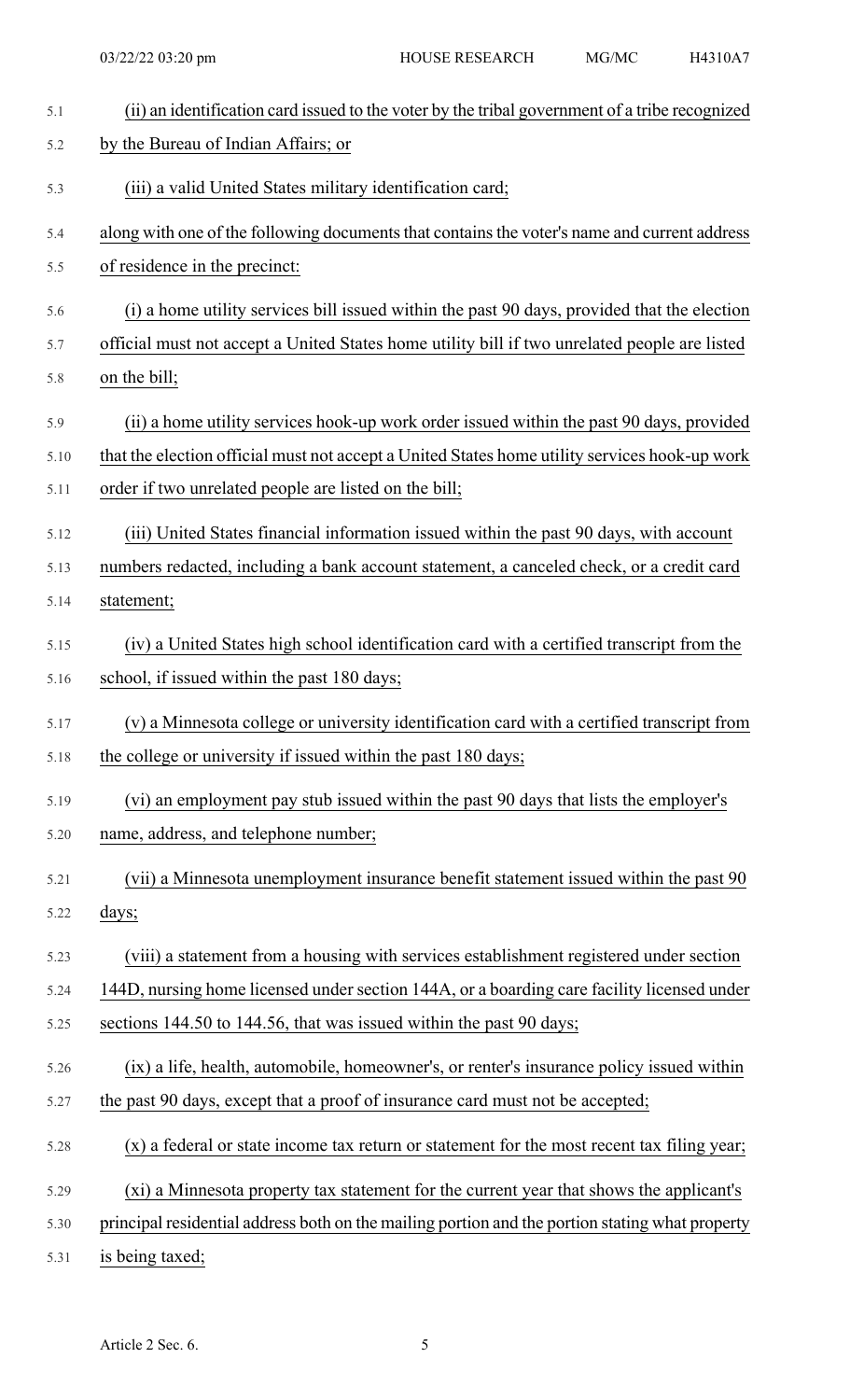| 6.1  | (xii) a Minnesota vehicle certificate of title, if issued within the past 12 months;            |
|------|-------------------------------------------------------------------------------------------------|
| 6.2  | (xiii) a filed property deed or title for current residence, if issued within the past 12       |
| 6.3  | months;                                                                                         |
| 6.4  | (xiv) a Supplemental Security Income award statement issued within the past 12 months;          |
| 6.5  | (xv) mortgage documents for the applicant's principal residence;                                |
| 6.6  | (xvi) a residential lease agreement for the applicant's principal residence issued within       |
| 6.7  | the past 12 months;                                                                             |
| 6.8  | (xvii) an unexpired Minnesota professional license;                                             |
| 6.9  | (xviii) an unexpired Selective Service card; or                                                 |
| 6.10 | (xix) military orders that are still in effect at the time of application;                      |
| 6.11 | (6) if the voter is a student, a driver's license, identification card, or voter identification |
| 6.12 | card issued by Minnesota or any other state of the United States as defined in section 645.44,  |
| 6.13 | subdivision 11, that contains a photograph of the voter but does not contain the voter's        |
| 6.14 | current address of residence, along with a current student fee statement that contains the      |
| 6.15 | student's valid address of residence in the precinct; or                                        |
| 6.16 | (7) if the voter maintains residence in a residential facility located in the precinct, a       |
| 6.17 | driver's license or identification card issued to the voter by the Department of Public Safety  |
| 6.18 | that contains the voter's photograph along with a certification of residence in the facility,   |
| 6.19 | signed by the facility administrator on a form prescribed by the secretary of state.            |
| 6.20 | (b) The documents specified in paragraph (a) are the only documents that may be accepted        |
| 6.21 | to prove identity and residence. Identification issued by counties, home rule charter or        |
| 6.22 | statutory cities, towns, or school districts are not acceptable to prove identity or residence  |
| 6.23 | unless explicitly authorized by paragraph (a).                                                  |
| 6.24 | (c) As used in this section, "residential facility" means transitional housing as defined       |
| 6.25 | in section 256E.33, subdivision 1; a supervised living facility licensed by the commissioner    |
| 6.26 | of health under section 144.50, subdivision 6; a swing bed in a hospital licensed by the        |
| 6.27 | commissioner of health under sections 144.50 to 144.56; a certified boarding care home          |
| 6.28 | licensed by the commissioner of health under sections 144.50 to 144.56; a nursing home as       |
| 6.29 | defined in section 144A.01, subdivision 5; a residence registered with the commissioner of      |
| 6.30 | health as a housing with services establishment as defined in section 144D.01, subdivision      |
|      |                                                                                                 |
| 6.31 | 4; an assisted living facility licensed by the commissioner of health under chapter 144G; a     |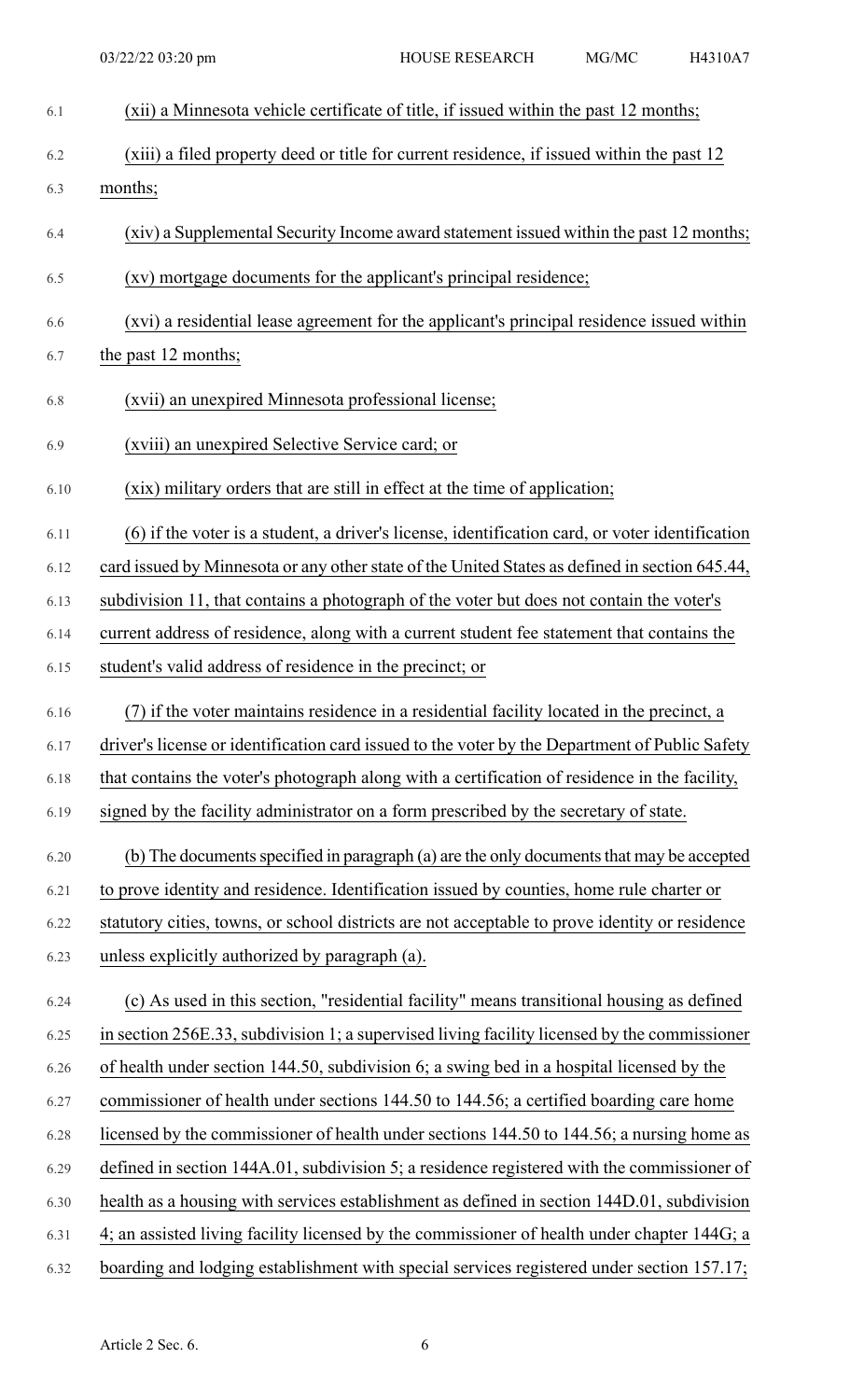| 7.1  | a setting in which home and community-based services licensed under chapter 245D are           |
|------|------------------------------------------------------------------------------------------------|
| 7.2  | provided; a veterans home operated by the commissioner of veterans affairs under chapter       |
| 7.3  | 198; a residence licensed by the commissioner of human services under chapter 245A to          |
| 7.4  | provide a residential program as defined in section 245A.02, subdivision 14; a residential     |
| 7.5  | facility for persons with a developmental disability licensed by the commissioner of human     |
| 7.6  | services under section 252.28; an establishment providing housing support as defined in        |
| 7.7  | section 256I.03, subdivision 3; a shelter for battered women as defined in section 611A.37,    |
| 7.8  | subdivision 4; or a supervised publicly or privately operated shelter or dwelling designed     |
| 7.9  | to provide temporary living accommodations for the homeless.                                   |
| 7.10 | Sec. 7. [201.017] VOTER IDENTIFICATION CARD ACCOUNT.                                           |
| 7.11 | (a) A voter identification card account is established in the special revenue fund. Money      |
| 7.12 | in the account is appropriated to the commissioner of public safety for:                       |
| 7.13 | (1) reimbursing individuals for the costs of obtaining documents under paragraph (b);          |
| 7.14 | (2) making payments to driver's license agents under section 171.061, subdivision 4,           |
| 7.15 | paragraph (f); and                                                                             |
| 7.16 | (3) providing voter identification cards to individuals qualifying under section 171.07,       |
| 7.17 | subdivision 3b.                                                                                |
| 7.18 | Money in the account does not cancel and is available until spent.                             |
| 7.19 | (b) The commissioner of public safety shall reimburse individuals for any fees required        |
| 7.20 | to secure an official document or certified copy from any federal, state, or local government, |
| 7.21 | or from a court in any jurisdiction for the purpose of obtaining a voter identification card   |
| 7.22 | issued pursuant to section 171.07, subdivision 3b. In order to receive reimbursement, an       |
| 7.23 | applicant for a voter identification card must complete a reimbursement form approved by       |
| 7.24 | the commissioner of public safety, along with documentation of the applicant's reimbursable    |
| 7.25 | expenditure. The commissioner must mail payment for the reimbursable amount to an              |
| 7.26 | eligible applicant at the address listed on the voter identification card.                     |
| 7.27 | (c) The amount available to the commissioner of public safety under paragraph (a),             |
| 7.28 | clause (3), shall not exceed the actual cost of providing voter identification cards, not to   |
| 7.29 | exceed \$ for each card issued.                                                                |
| 7.30 | (d) The commissioner of public safety shall report to the committee members of the             |
| 7.31 | legislative committees with jurisdiction over elections on the total expenditures from the     |
| 7.32 | account by county by January 31 of each year.                                                  |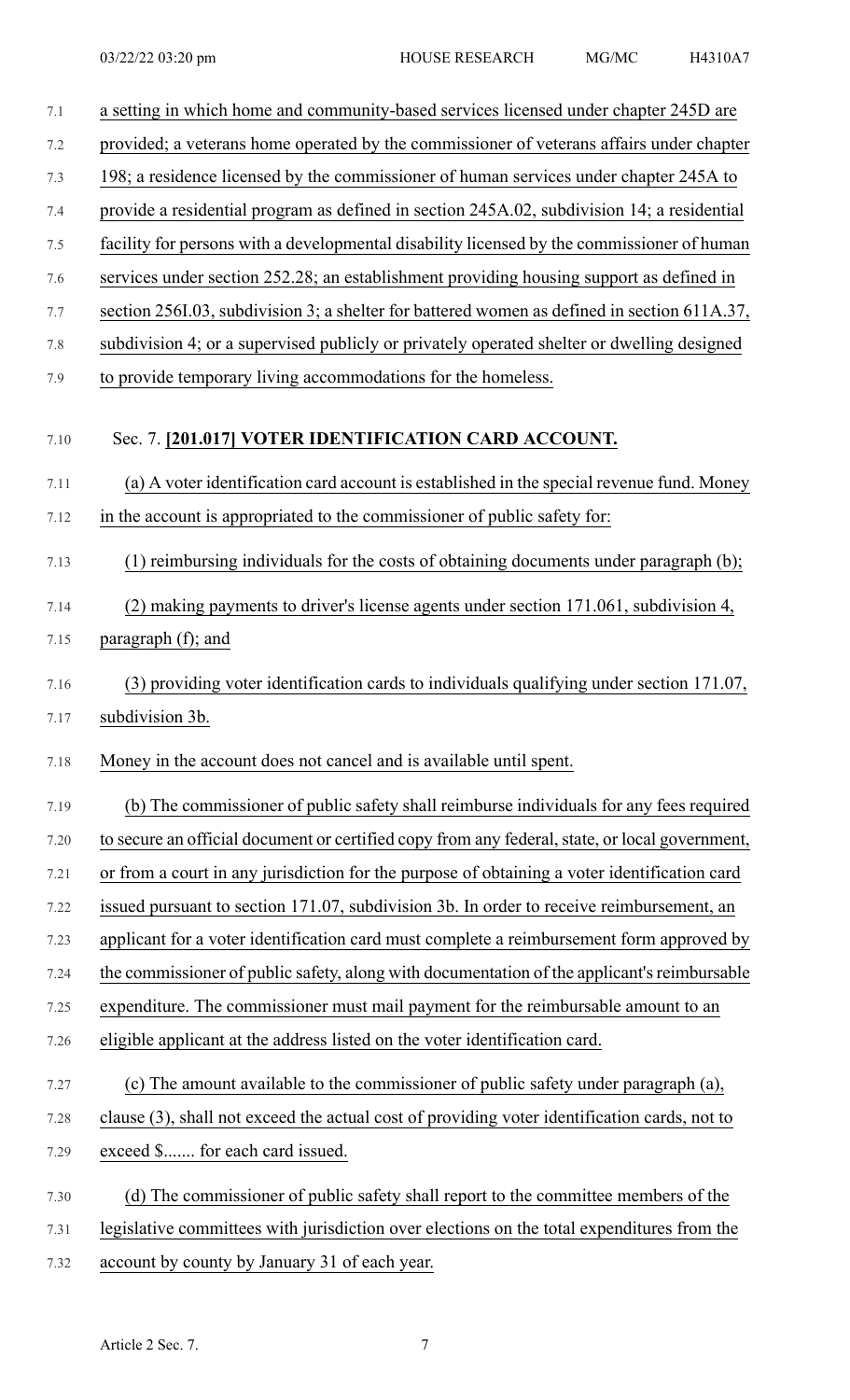8.1 Sec. 8. Minnesota Statutes 2020, section 201.061, subdivision 3, is amended to read: 8.2 Subd. 3. **Election day registration.** (a) An individual who is eligible to vote may register 8.3 on election day by appearing in person at the polling place for the precinct in which the 8.4 individual maintains residence, by completing a registration application, making an oath in 8.5 the form prescribed by the secretary of state and providing proof of identity and residence. 8.6 An individual may prove identity and residence for purposes of registering by: presenting 8.7 documentation as permitted by section 200.035. 8.8 (1) presenting a driver's license or Minnesota identification card issued pursuant to 8.9 section 171.07; 8.10 (2) presenting any document approved by the secretary of state as proper identification; 8.11  $(3)$  presenting one of the following: 8.12 (i) a current valid student identification card from a postsecondary educational institution 8.13 in Minnesota, if a list of students from that institution has been prepared under section 8.14 135A.17 and certified to the county auditor in the manner provided in rules of the secretary 8.15 of state; or 8.16 (ii) a current student fee statement that contains the student's valid address in the precinct 8.17 together with a picture identification card; or 8.18 (4) having a voter who is registered to vote in the precinct, or an employee employed 8.19 by and working in a residential facility in the precinct and vouching for a resident in the 8.20 facility, sign an oath in the presence of the election judge vouching that the voter or employee 8.21 personally knows that the individual is a resident of the precinct. A voter who has been 8.22 vouched for on election day may not sign a proof of residence oath vouching for any other 8.23 individual on that election day. A voter who is registered to vote in the precinct may sign 8.24 up to eight proof-of-residence oaths on any election day. This limitation does not apply to 8.25 an employee of a residential facility described in this clause. The secretary of state shall 8.26 provide a form for election judges to use in recording the number of individuals for whom 8.27 a voter signs proof-of-residence oaths on election day. The form must include space for the 8.28 maximum number of individuals for whom a voter may sign proof-of-residence oaths. For 8.29 each proof-of-residence oath, the form must include a statement that the individual: (i) is 8.30 registered to vote in the precinct or is an employee of a residential facility in the precinct, 8.31 (ii) personally knows that the voter is a resident of the precinct, and (iii) is making the 8.32 statement on oath. The form must include a space for the voter's printed name, signature, 8.33 telephone number, and address.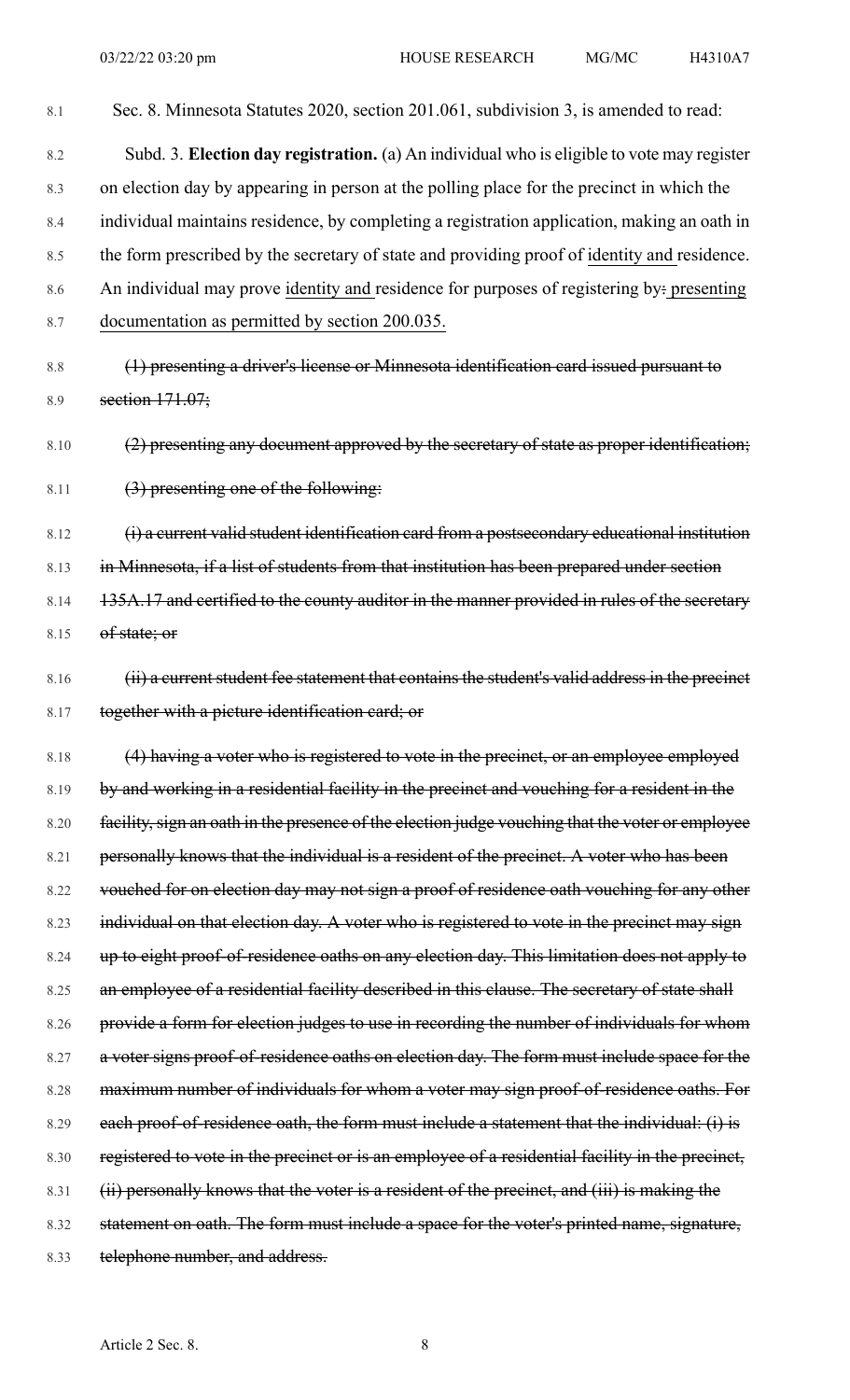- 9.1 The oath required by this subdivision and Minnesota Rules, part 8200.9939, must be 9.2 attached to the voter registration application.
- 9.3 (b) The operator of a residential facility shall prepare a list of the names of its employees 9.4 currently working in the residential facility and the address of the residential facility. The 9.5 operator shall certify the list and provide it to the appropriate county auditor no less than 9.6 20 days before each election for use in election day registration.
- 9.7 (c) "Residential facility" means transitional housing as defined in section 256E.33, 9.8 subdivision 1; a supervised living facility licensed by the commissioner of health under 9.9 section 144.50, subdivision 6; a nursing home as defined in section 144A.01, subdivision 9.10  $\frac{5}{7}$ ; a residence registered with the commissioner of health as a housing with services 9.11 establishment as defined in section 144D.01, subdivision 4; a veterans home operated by 9.12 the board of directors of the Minnesota Veterans Homes under chapter 198; a residence 9.13 licensed by the commissioner of human services to provide a residential program as defined 9.14 in section 245A.02, subdivision 14; a residential facility for persons with a developmental 9.15 disability licensed by the commissioner of human services under section 252.28; setting 9.16 authorized to provide housing support as defined in section 256I.03, subdivision 3; a shelter 9.17 for battered women as defined in section 611A.37, subdivision 4; or a supervised publicly 9.18 or privately operated shelter or dwelling designed to provide temporary living 9.19 accommodations for the homeless. 9.20 (d) For tribal band members, an individual may prove residence for purposes of 9.21 registering by: 9.22 (1) presenting an identification card issued by the tribal government of a tribe recognized
	- 9.23 by the Bureau of Indian Affairs, United States Department of the Interior, that contains the 9.24 name, address, signature, and picture of the individual; or
	- 9.25 (2) presenting an identification card issued by the tribal government of a tribe recognized 9.26 by the Bureau of Indian Affairs, United States Department of the Interior, that contains the 9.27 name, signature, and picture of the individual and also presenting one of the documents 9.28 listed in Minnesota Rules, part 8200.5100, subpart 2, item B.
	- 9.29  $\left(e\right)$  (b) A county, school district, or municipality may require that an election judge 9.30 responsible for election day registration initial each completed registration application.
	- 9.31 Sec. 9. Minnesota Statutes 2020, section 201.221, subdivision 3, is amended to read:
	- 9.32 Subd. 3. **Procedures for polling place rosters.** The secretary of state shall prescribe
	- 9.33 the form of paper polling place rosters that include the voter's name, address, date of birth,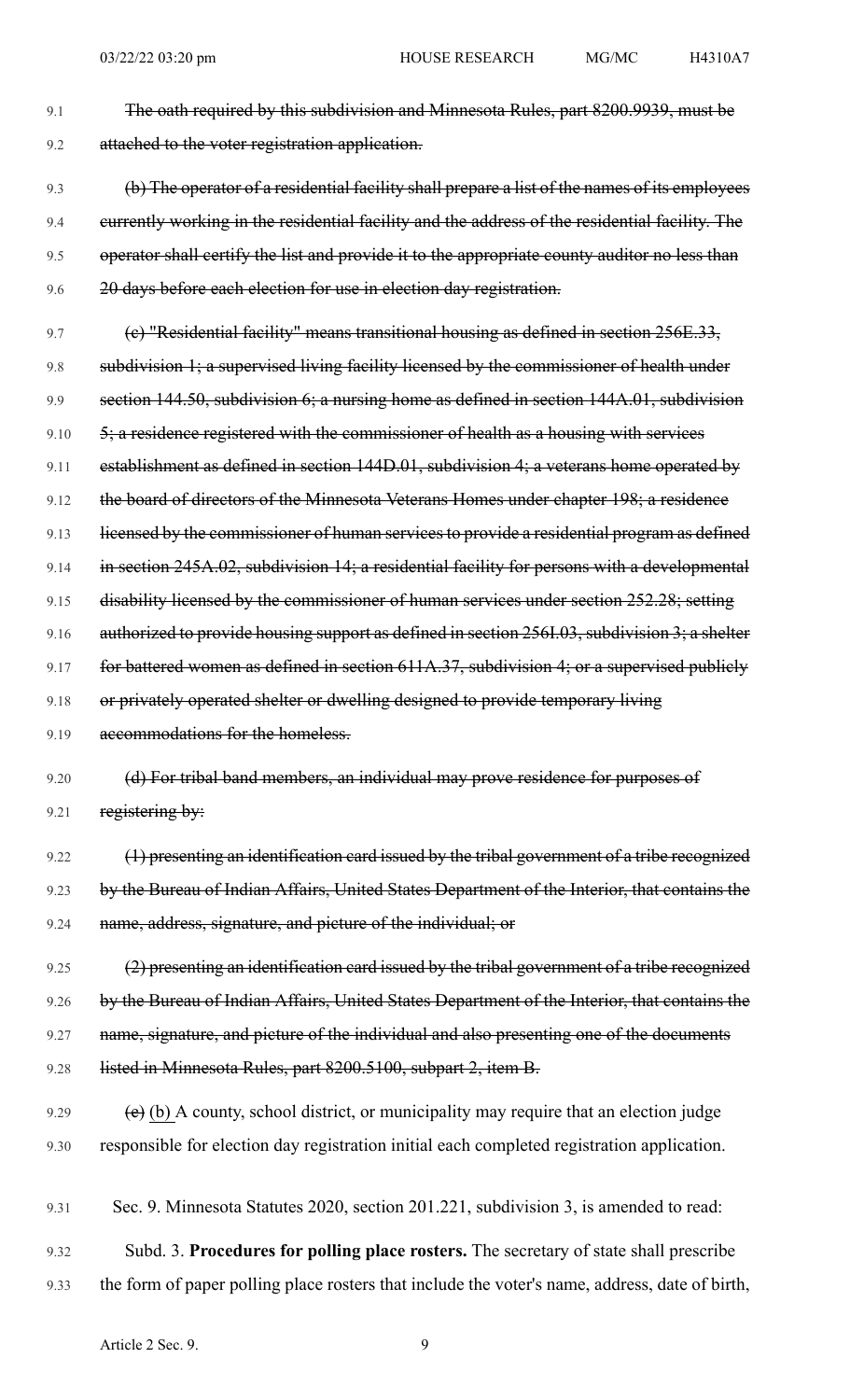10.1 school district number, and space for the voter's signature. An electronic roster and the voter 10.2 signature certificate together must include the same information as a paper polling place 10.3 roster. The address listed on the polling place roster must be the voter's address of residence, 10.4 unless the voter has requested that the address printed on the roster be the voter's mailing 10.5 address because the voter is a judge or a law enforcement or corrections officer, or the voter 10.6 participates in the Safe at Home program as provided in chapter 5B. The secretary of state 10.7 may prescribe additional election-related information to be placed on the polling place 10.8 rosters on an experimental basis for one state primary and general election cycle; the same 10.9 information may not be placed on the polling place roster for a second state primary and 10.10 general election cycle unless specified in this subdivision. The polling place roster must be 10.11 used to indicate whether the voter has voted in a given election. The secretary of state shall 10.12 prescribe procedures for transporting the polling place rosters to the election judges for use 10.13 on election day. The secretary of state shall prescribe the form for a county or municipality 10.14 to request the date of birth from currently registered voters. The county or municipality 10.15 shall not request the date of birth from currently registered voters by any communication 10.16 other than the prescribed form and the form must clearly indicate that a currently registered 10.17 voter does not lose registration status by failing to provide the date of birth. In accordance 10.18 with section 204B.40, the county auditor shall retain the prescribed polling place rosters 10.19 used on the date of election for 22 months following the election.

10.20 Sec. 10. Minnesota Statutes 2021 Supplement, section 203B.04, subdivision 1, is amended 10.21 to read:

10.22 Subdivision 1. **Application procedures.** (a) Except as otherwise allowed by subdivision 10.23 2 or by section 203B.11, subdivision 4, an application for absentee ballots for any election 10.24 may be submitted at any time not less than one day before the day of that election. The 10.25 county auditor shall prepare absentee ballot application forms in the format provided by the 10.26 secretary of state and shall furnish them to any person on request. By January 1 of each 10.27 even-numbered year, the secretary of state shall make the forms to be used available to 10.28 auditors through electronic means. An application submitted pursuant to this subdivision 10.29 shall be in writing. An application may be submitted in person, by electronic facsimile 10.30 device, by electronic mail, or by mail to:

10.31 (1) the county auditor of the county where the applicant maintains residence; or

10.32 (2) the municipal clerk of the municipality, or school district if applicable, where the 10.33 applicant maintains residence.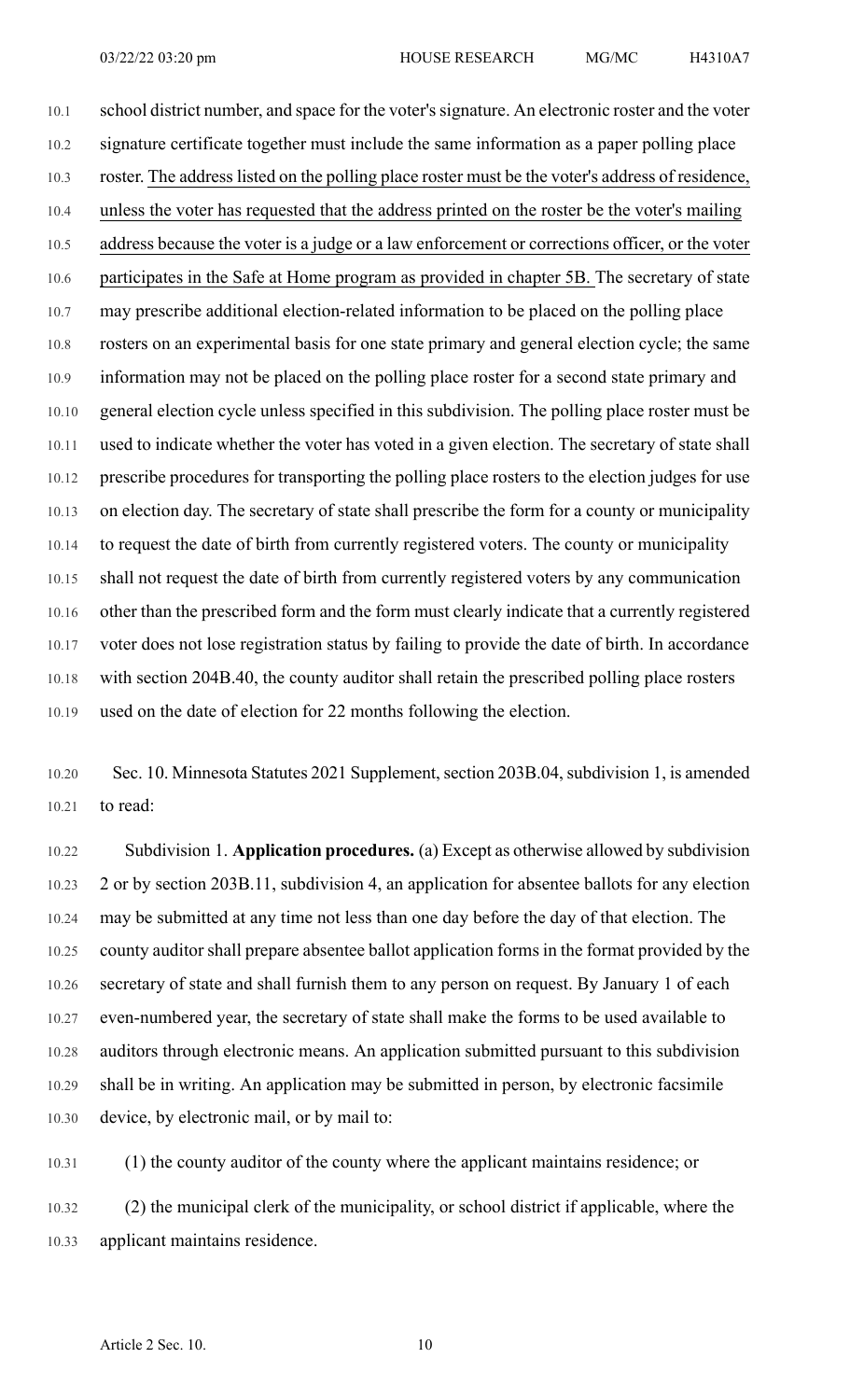11.1 For a federal, state, or county election, an absentee ballot application may alternatively be 11.2 submitted electronically through a secure website that shall be maintained by the secretary 11.3 of state for this purpose. Notwithstanding paragraph (b), the secretary of state must require 11.4 applicants using the website to submit the applicant's e-mail address and verifiable Minnesota 11.5 driver's license number, Minnesota state identification card number, voter identification 11.6 card number, or the last four digits of the applicant's Social Security number. 11.7 An application submitted electronically under this paragraph may only be transmitted to 11.8 the county auditor for processing if the secretary of state has verified the application 11.9 information matches the information in a government database associated with the applicant's

11.10 driver's license number, state identification card number, voter identification card number,

11.11 or Social Security number. The secretary of state must review all unverifiable applications

11.12 for evidence of suspicious activity and must forward any such application to an appropriate 11.13 law enforcement agency for investigation.

11.14 (b) An application shall be approved if it is timely received, signed and dated by the 11.15 applicant, contains the applicant's name and residence and mailing addresses, date of birth, 11.16 and at least one of the following:

11.17 (1) the applicant's Minnesota driver's license number;

11.18 (2) Minnesota state identification card number;

#### 11.19 (3) voter identification card number;

11.20 (4) the last four digits of the applicant's Social Security number; or

11.21  $(4)$  (5) a statement that the applicant does not have any of these numbers.

11.22 (c) To be approved, the application must contain an oath that the information contained

11.23 on the form is accurate, that the applicant is applying on the applicant's own behalf, and

11.24 that the applicant is signing the form under penalty of perjury.

11.25 (d) Prior to approval, the county auditor or municipal clerk must verify that the Minnesota 11.26 driver's license number, state identification card number, voter identification card number, 11.27 or the last four digits of the Social Security number submitted by an applicant is valid and

11.28 assigned to that applicant. If a driver's license, identification card number, voter identification

11.29 card number, or the last four digits of a Social Security number is invalid or not assigned

11.30 to the applicant, the county auditor or municipal clerk must reject the application.

11.31  $(d)$  (e) An applicant's full date of birth, Minnesota driver's license or state identification 11.32 number, and the last four digits of the applicant's Social Security number must not be made 11.33 available for public inspection. An application may be submitted to the county auditor or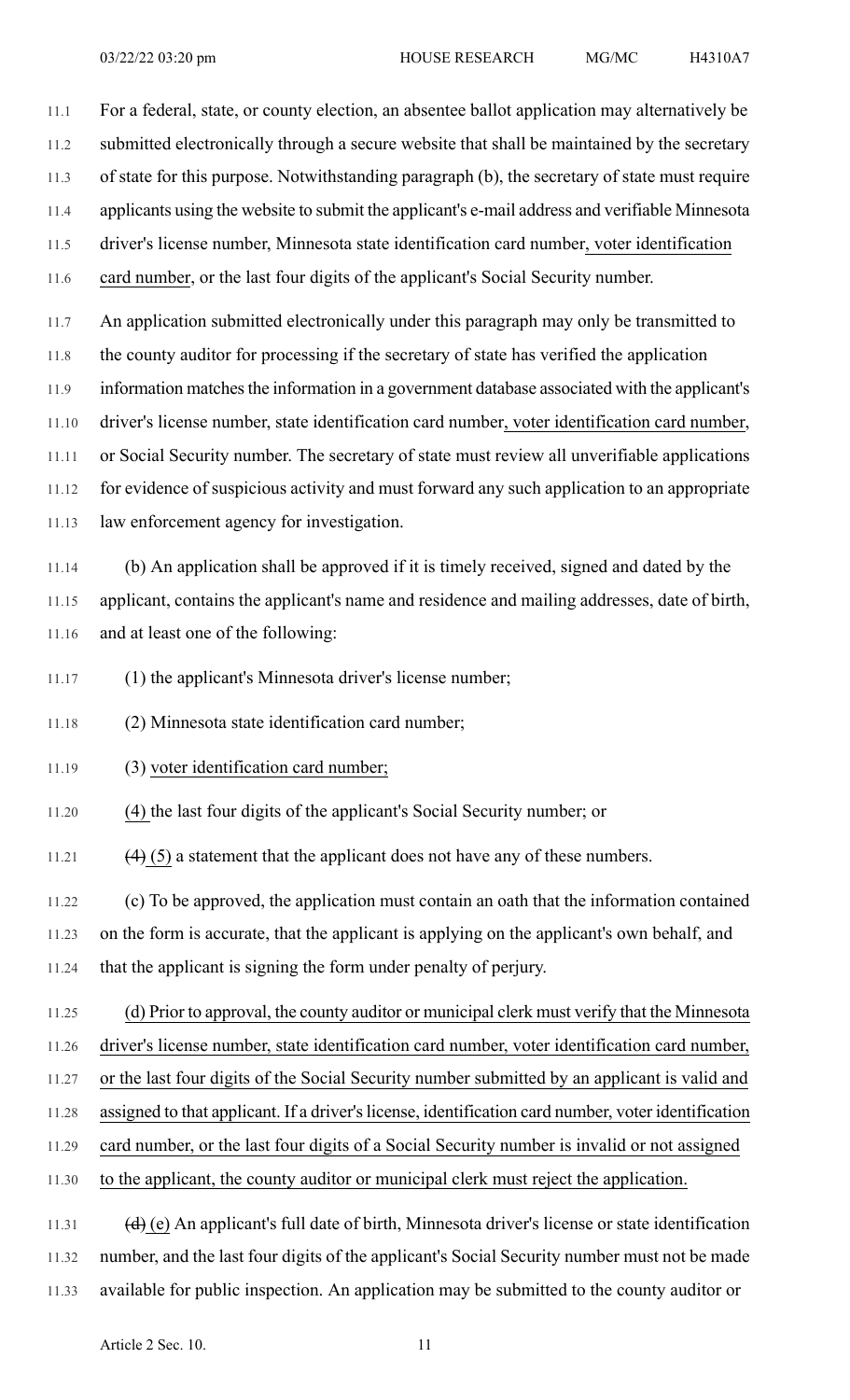12.1 municipal clerk by an electronic facsimile device. An application mailed or returned in 12.2 person to the county auditor or municipal clerk on behalf of a voter by a person other than 12.3 the voter must be deposited in the mail or returned in person to the county auditor or 12.4 municipal clerk within ten days after it has been dated by the voter and no later than six 12.5 days before the election. The absentee ballot applications or a list of persons applying for 12.6 an absentee ballot may not be made available for public inspection until the close of voting 12.7 on election day, except as authorized in section 203B.12, and must be available to the public 12.8 in the same manner as public information lists in section 201.091, subdivisions 4, 5, and 9.

12.9  $\left(\frac{e}{f}\right)$  An application under this subdivision may contain an application under subdivision 12.10 5 to automatically receive an absentee ballot application.

12.11 Sec. 11. Minnesota Statutes 2020, section 203B.04, subdivision 4, is amended to read:

12.12 Subd. 4. **Registration at time of application.** An eligible voter who is not registered 12.13 to vote but who is otherwise eligible to vote by absentee ballot may register by including a 12.14 completed voter registration application with the absentee ballot. The individual shall present 12.15 proof of identity and residence as required by section 201.061, subdivision 3 200.035, to 12.16 the individual who witnesses the marking of the absentee ballots or execute an affidavit 12.17 described in section 203B.08, subdivision 1, paragraph (c). A military voter, as defined in 12.18 section 203B.01, may register in this manner if voting pursuant to sections 203B.04 to 12.19 203B.15, or may register pursuant to sections 203B.16 to 203B.27.

12.20 Sec. 12. Minnesota Statutes 2020, section 203B.07, subdivision 3, is amended to read:

12.21 Subd. 3. **Eligibility certificate.** (a) A certificate of eligibility to vote by absentee ballot 12.22 shall be printed on the back of the return signature envelope. The certificate shall contain 12.23 space for the voter's Minnesota driver's license number, state identification number, voter 12.24 identification card number, or the last four digits of the voter's Social Security number, or 12.25 to indicate that the voter does not have one of these numbers. The space must be designed 12.26 to ensure that the voter provides the same type of identification as provided on the voter's 12.27 absentee ballot application for purposes of comparison. The certificate must also contain a 12.28 statement to be signed and sworn by the voter indicating that the voter meets all of the 12.29 requirements established by law for voting by absentee ballot-and.

12.30 (b) The certificate must include a space for a statement an oath signed by a person who 12.31 is registered to vote in Minnesota or by a notary public or other individual authorized to 12.32 administer oaths witness stating that:

12.33 (1) the unmarked ballots were displayed to that individual unmarked the witness;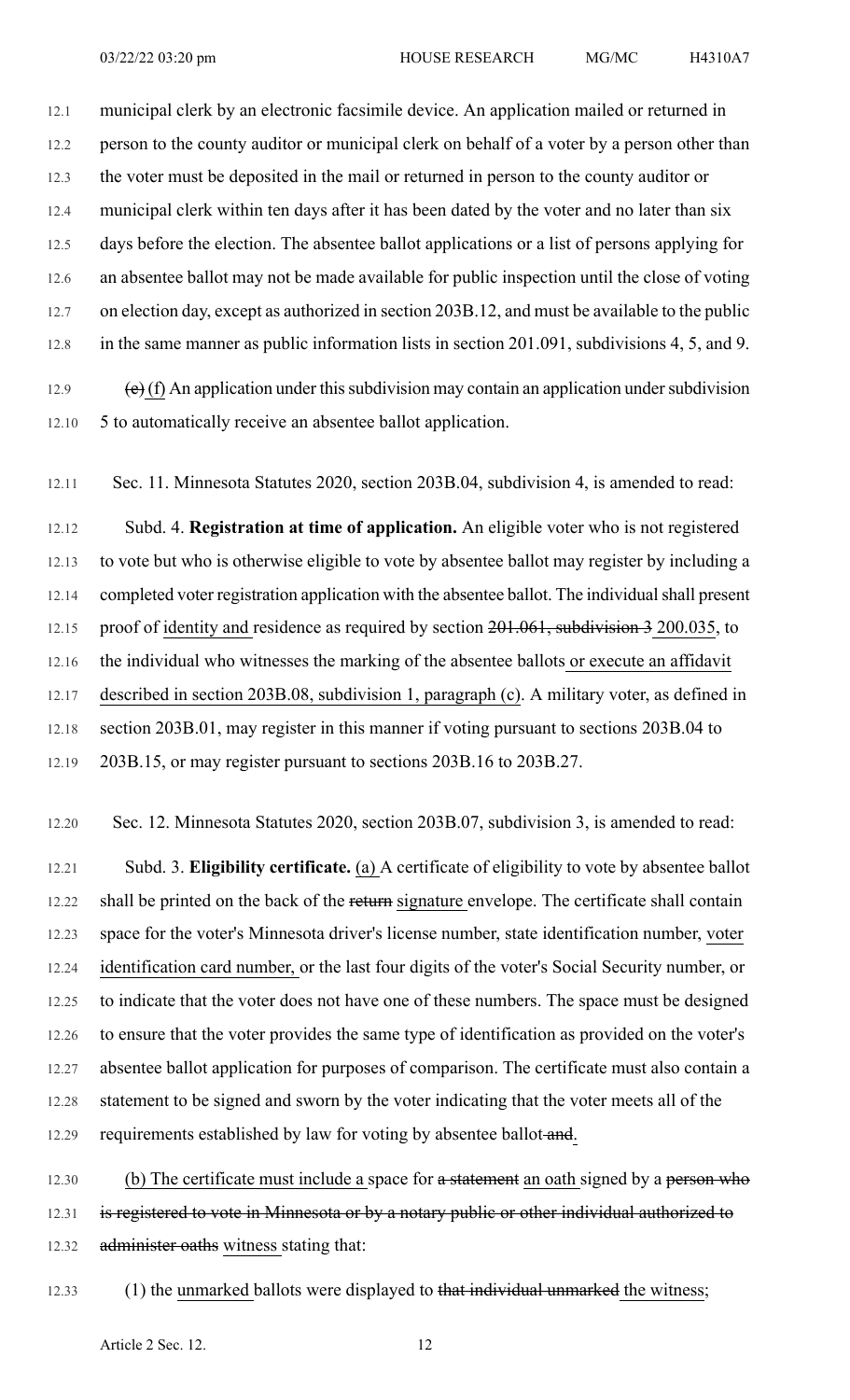| 13.1 | (2) the voter marked the ballots in that individual's the witness's presence without showing |
|------|----------------------------------------------------------------------------------------------|
| 13.2 | how they were marked, or, if the voter was physically unable to mark them, that the voter    |
| 13.3 | directed another individual to mark them; and                                                |
| 13.4 | (3) if the voter was not previously registered, the voter has provided shown to the witness  |

- 13.5 proof of identity and residence as required by section 201.061, subdivision 3 200.035 or
- 13.6 executed an affidavit described in section 203B.08, subdivision 1, paragraph (c). If the voter
- 13.7 presented documentation of proof of identity and residence, the witness must also indicate
- 13.8 the document or documents presented to prove identity and residence.; and
- 13.9 (4) the witness is registered to vote in Minnesota, is a notary public, or is an individual 13.10 authorized to administer oaths. The witness must include the witness's driver's license
- 13.11 number, identification card number, voter identification card number, the last four digits of
- 13.12 the applicant's Social Security number, or a statement that the witness does not have any of
- 13.13 these numbers.

## 13.14 (c) For purposes of this subdivision, a witness is a person who is registered to vote in 13.15 Minnesota or by a notary public or other individual authorized to administer oaths.

- 13.16 Sec. 13. Minnesota Statutes 2021 Supplement, section 203B.08, subdivision 1, is amended 13.17 to read:
- 13.18 Subdivision 1. **Marking and return by voter.** (a) An eligible voter who receives absentee 13.19 ballots as provided in this chapter shall mark them in the manner specified in the directions 13.20 for casting the absentee ballots.
- 13.21 (b) The voter must present proof of identity and residence as described in section 200.035

13.22 to the individual who witnesses the marking of the absentee ballots or execute an affidavit

13.23 described in paragraph (c). If the voter presented documentation of proof of identity and

13.24 residence, the witness must record the type of document that was presented on the witness

- 13.25 certificate described in section 203B.27, paragraph (b).
- 13.26 (c) If the voter attempted to procure proof of identity and residence to satisfy the

13.27 requirements of section 200.035 but was unable to do so, the voter may execute a sworn

- 13.28 affidavit, under the penalty of perjury, that states:
- 13.29 (1) the voter completing the affidavit is the voter that marked the ballot;
- 13.30 (2) the voter is eligible to vote, has not voted previously in the same election, and meets
- 13.31 the criteria for registering to vote in the precinct where the voter is voting;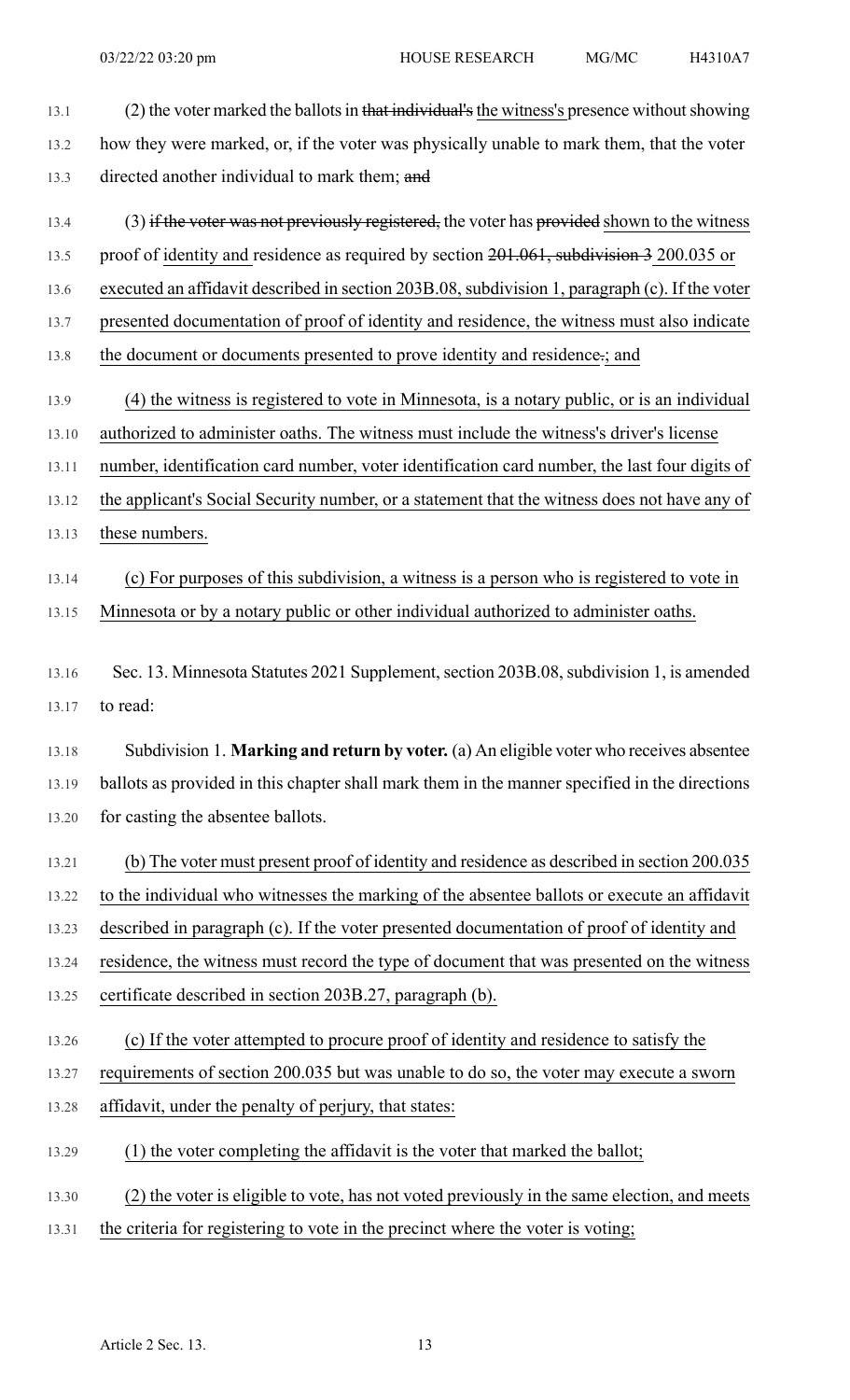- 14.1 (3) the voter attempted to procure proof of identity and residence but was unable to do
- 14.2 so, and provide an explanation of the reason that the voter was unable to procure the
- 14.3 necessary proof; and
- 14.4 (4) that the information on the affidavit is true and accurate.
- 14.5 The affidavit must be signed in the presence of the witness.

14.6 (d) The return envelope containing marked ballots may be mailed as provided in the 14.7 directions for casting the absentee ballots, may be left with the county auditor or municipal 14.8 clerk who transmitted the absentee ballots to the voter, or may be left in a drop box as 14.9 provided in section 203B.082. If delivered in person, the return envelope must be submitted 14.10 to the county auditor or municipal clerk by 3:00 p.m. on election day.

14.11  $\left(\frac{b}{c}\right)$  (e) The voter may designate an agent to deliver in person the sealed absentee ballot 14.12 return envelope to the county auditor or municipal clerk or to deposit the return envelope 14.13 in the mail. An agent may deliver or mail the return envelopes of not more than three voters 14.14 in any election. Any person designated as an agent who tampers with either the return 14.15 envelope or the voted ballots or does not immediately mail or deliver the return envelope 14.16 to the county auditor or municipal clerk is guilty of a misdemeanor.

14.17 Sec. 14. Minnesota Statutes 2021 Supplement, section 203B.121, subdivision 2, is amended 14.18 to read:

14.19 Subd. 2. **Duties of ballot board; absentee ballots.** (a) The members of the ballot board 14.20 shall take possession of all signature envelopes delivered to them in accordance with section 14.21 203B.08. Upon receipt from the county auditor, municipal clerk, or school district clerk, 14.22 two or more members of the ballot board shall examine each signature envelope and shall 14.23 mark it accepted or rejected in the manner provided in this subdivision. Election judges 14.24 performing the duties in this section must be of different major political parties, unless they 14.25 are exempt from that requirement under section 205.075, subdivision 4, or section 205A.10, 14.26 subdivision 2.

14.27 (b) The members of the ballot board shall mark the signature envelope "Accepted" and 14.28 initial orsign the signature envelope below the word "Accepted" if a majority of the members 14.29 of the ballot board examining the envelope are satisfied that:

14.30 (1) the voter's name and address on the signature envelope are the same asthe information 14.31 provided on the absentee ballot application;

14.32 (2) the voter signed the certification on the envelope;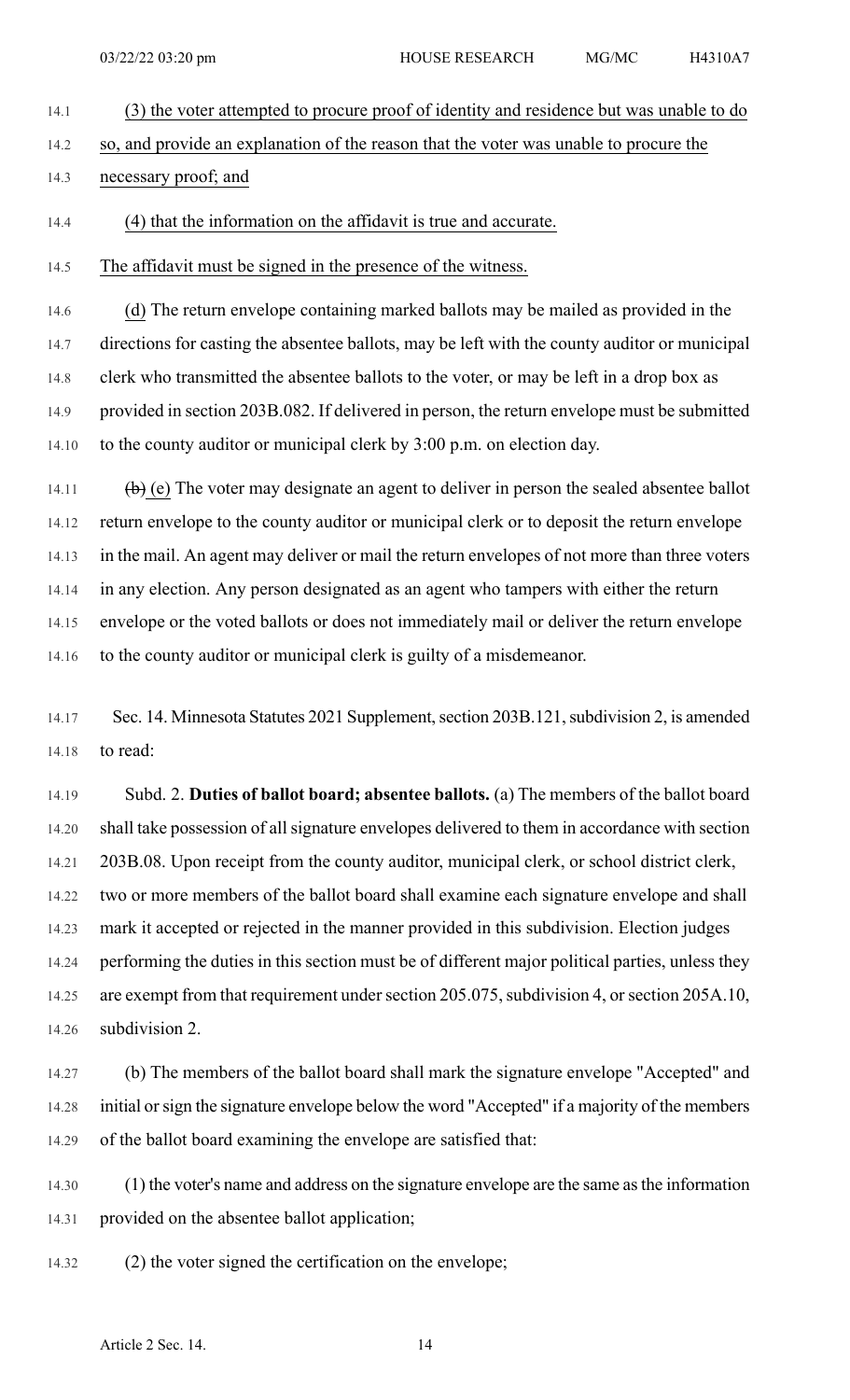15.1 (3) the voter's Minnesota driver's license, state identification number, voter identification 15.2 card number, or the last four digits of the voter's Social Security number are the same as a 15.3 number on the voter's absentee ballot application or voter record. If the number does not 15.4 match, the election judges must compare the signature provided by the applicant to determine 15.5 whether the ballots were returned by the same person to whom they were transmitted;

- 15.6 (4) the voter is registered and eligible to vote in the precinct or has included a properly 15.7 completed voter registration application in the signature envelope;
- 15.8 (5) the portion of the certificate completed by a witness as required by section 203B.07, 15.9 subdivision 3, paragraph (b), is completed and the document or documents listed that were 15.10 used to prove identity and residence are documents authorized by section 200.035;
- 15.11 (6) the certificate has been completed as prescribed in the directions for casting an 15.12 absentee ballot; and

15.13 (6) (7) the voter has not already voted at that election, either in person or, if it is after 15.14 the close of business on the seventh day before the election, by absentee ballot.

- 15.15 The signature envelope from accepted ballots must be preserved and returned to the 15.16 county auditor.
- 15.17 (c)(1) If a majority of the members of the ballot board examining a signature envelope 15.18 find that an absentee voter has failed to meet one of the requirements provided in paragraph 15.19 (b), they shall mark the signature envelope "Rejected," initial or sign it below the word 15.20 "Rejected," list the reason for the rejection on the envelope, and return it to the county 15.21 auditor. There is no other reason for rejecting an absentee ballot beyond those permitted by 15.22 this section. Failure to place the ballot within the secrecy envelope before placing it in the 15.23 outer white envelope is not a reason to reject an absentee ballot.
- 15.24 (2) If an envelope has been rejected at least five days before the election, the envelope 15.25 must remain sealed and the official in charge of the ballot board shall provide the voter with 15.26 a replacement absentee ballot and signature envelope in place of the rejected ballot.
- 15.27 (3) If an envelope is rejected within five days of the election, the envelope must remain 15.28 sealed and the official in charge of the ballot board must attempt to contact the voter by 15.29 telephone or e-mail to notify the voter that the voter's ballot has been rejected. The official 15.30 must document the attempts made to contact the voter.
- 15.31 (d) The official in charge of the absentee ballot board must mail the voter a written notice 15.32 of absentee ballot rejection between six and ten weeks following the election. If the official 15.33 determines that the voter has otherwise cast a ballot in the election, no notice is required.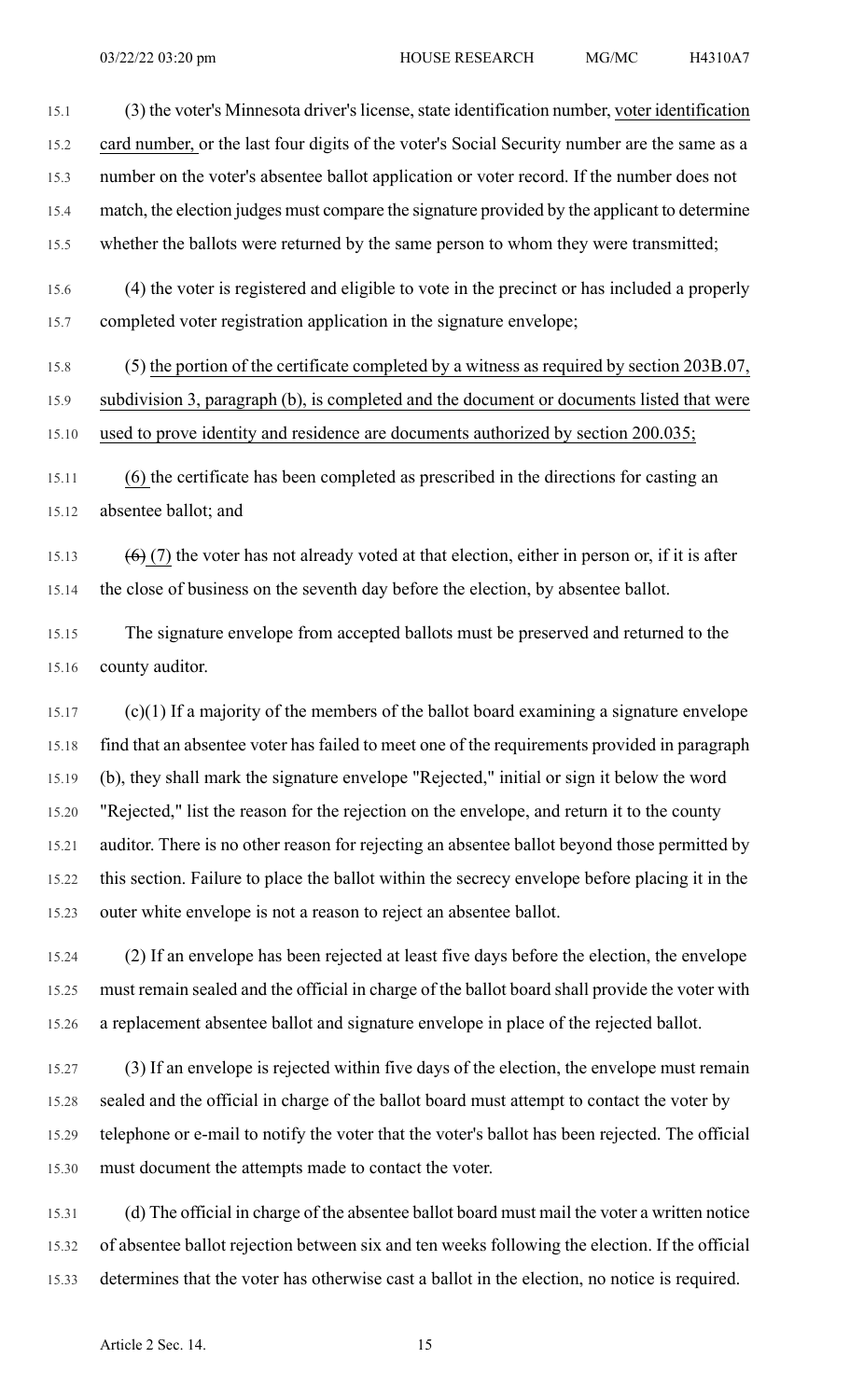16.1 If an absentee ballot arrives after the deadline for submission provided by this chapter, the 16.2 notice must be provided between six to ten weeks after receipt of the ballot. A notice of 16.3 absentee ballot rejection must contain the following information:

16.4 (1) the date on which the absentee ballot was rejected or, if the ballot was received after 16.5 the required deadline for submission, the date on which the ballot was received;

16.6 (2) the reason for rejection; and

16.7 (3) the name of the appropriate election official to whom the voter may direct further 16.8 questions, along with appropriate contact information.

16.9 (e) An absentee ballot signature envelope marked "Rejected" may not be opened or 16.10 subject to further review except in an election contest filed pursuant to chapter 209.

16.11 Sec. 15. Minnesota Statutes 2020, section 204B.45, subdivision 2, is amended to read:

16.12 Subd. 2. **Procedure.** Mail balloting must be conducted as provided in this section and

16.13 Minnesota Rules, part 8210.3000. Notice of the election and the special mail procedure 16.14 must be given at least ten weeks prior to the election. Not more than 46 days nor later than 16.15 14 days before a regularly scheduled election and not more than 30 days nor later than 14 16.16 days before any other election, the auditor shall mail ballots by nonforwardable mail to all 16.17 voters registered in the city, town, or unorganized territory. No later than 14 days before 16.18 the election, the auditor must make a subsequent mailing of ballots to those voters who 16.19 register to vote after the initial mailing but before the 20th day before the election. Eligible 16.20 voters not registered at the time the ballots are mailed may apply for ballots as provided in 16.21 chapter 203B. Ballot return envelopes, with return postage provided, must be preaddressed 16.22 to the auditor or clerk and the voter may return the ballot by mail or in person to the office 16.23 of the auditor or clerk. The voter must present proof of identity and residence to the voter's 16.24 witness in the same manner required by section 203B.08, subdivision 1, paragraph (b). In

16.25 addition to the information required by Minnesota Rules, part 8210.3000, the signature 16.26 envelope must include the witness oath prescribed by section 203B.07, subdivision 3,

16.27 paragraph (b). The auditor or clerk must appoint a ballot board to examine the mail and 16.28 absentee ballot return envelopes and mark them "accepted" or "rejected" within three days 16.29 of receipt if there are 14 or fewer days before election day, or within five days of receipt if 16.30 there are more than 14 days before election day. The board may consist of deputy county 16.31 auditors or deputy municipal clerks who have received training in the processing and counting 16.32 of mail ballots, who need not be affiliated with a major political party. Election judges 16.33 performing the duties in this section must be of different major political parties, unless they 16.34 are exempt from that requirement under section 205.075, subdivision 4, or section 205A.10.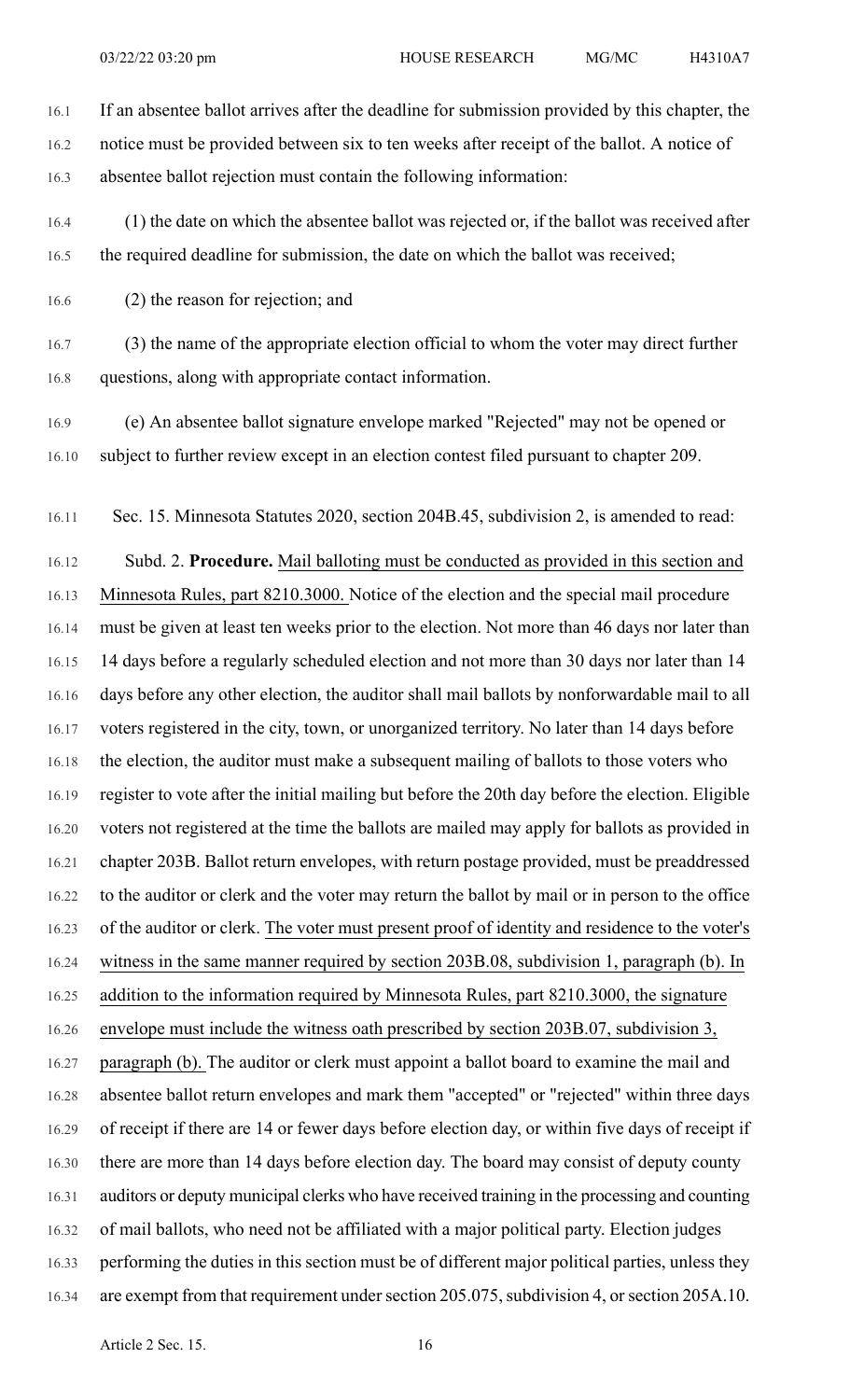17.1 If an envelope has been rejected at least five days before the election, the ballots in the

17.2 envelope must remain sealed and the auditor or clerk shall provide the voter with a 17.3 replacement ballot and return envelope in place of the spoiled ballot. If the ballot is rejected 17.4 within five days of the election, the envelope must remain sealed and the official in charge 17.5 of the ballot board must attempt to contact the voter by telephone or e-mail to notify the

17.6 voter that the voter's ballot has been rejected. The official must document the attempts made 17.7 to contact the voter.

17.8 If the ballot is accepted, the county auditor or municipal clerk must mark the roster to 17.9 indicate that the voter has already cast a ballot in that election. After the close of business 17.10 on the seventh day before the election, the ballots from return envelopes marked "Accepted" 17.11 may be opened, duplicated as needed in the manner provided by section 206.86, subdivision 17.12 5, initialed by the members of the ballot board, and deposited in the ballot box.

17.13 In all other respects, the provisions of the Minnesota Election Law governing deposit 17.14 and counting of ballots apply.

17.15 The mail and absentee ballots for a precinct must be counted together and reported as 17.16 one vote total. No vote totals from mail or absentee ballots may be made public before the 17.17 close of voting on election day.

17.18 The costs of the mailing shall be paid by the election jurisdiction in which the voter 17.19 resides. Any ballot received by 8:00 p.m. on the day of the election must be counted.

17.20 Sec. 16. Minnesota Statutes 2020, section 204B.46, is amended to read:

#### 17.21 **204B.46 MAIL ELECTIONS; QUESTIONS.**

17.22 A county, municipality, or school district submitting questions to the voters at a special 17.23 election may conduct an election by mail with no polling place other than the office of the 17.24 auditor or clerk. No offices may be voted on at a mail election. Mail balloting must be 17.25 conducted as provided in this section and Minnesota Rules, part 8210.3000. Notice of the 17.26 election must be given to the county auditor at least 74 days prior to the election. This notice 17.27 shall also fulfill the requirements of Minnesota Rules, part 8210.3000. The special mail 17.28 ballot procedures must be posted at least six weeks prior to the election. Not more than 46 17.29 nor later than 14 days prior to the election, the auditor or clerk shall mail ballots by 17.30 nonforwardable mail to all voters registered in the county, municipality, or school district. 17.31 No later than 14 days before the election, the auditor or clerk must make a subsequent 17.32 mailing of ballots to those voters who register to vote after the initial mailing but before the 17.33 20th day before the election. Eligible voters not registered at the time the ballots are mailed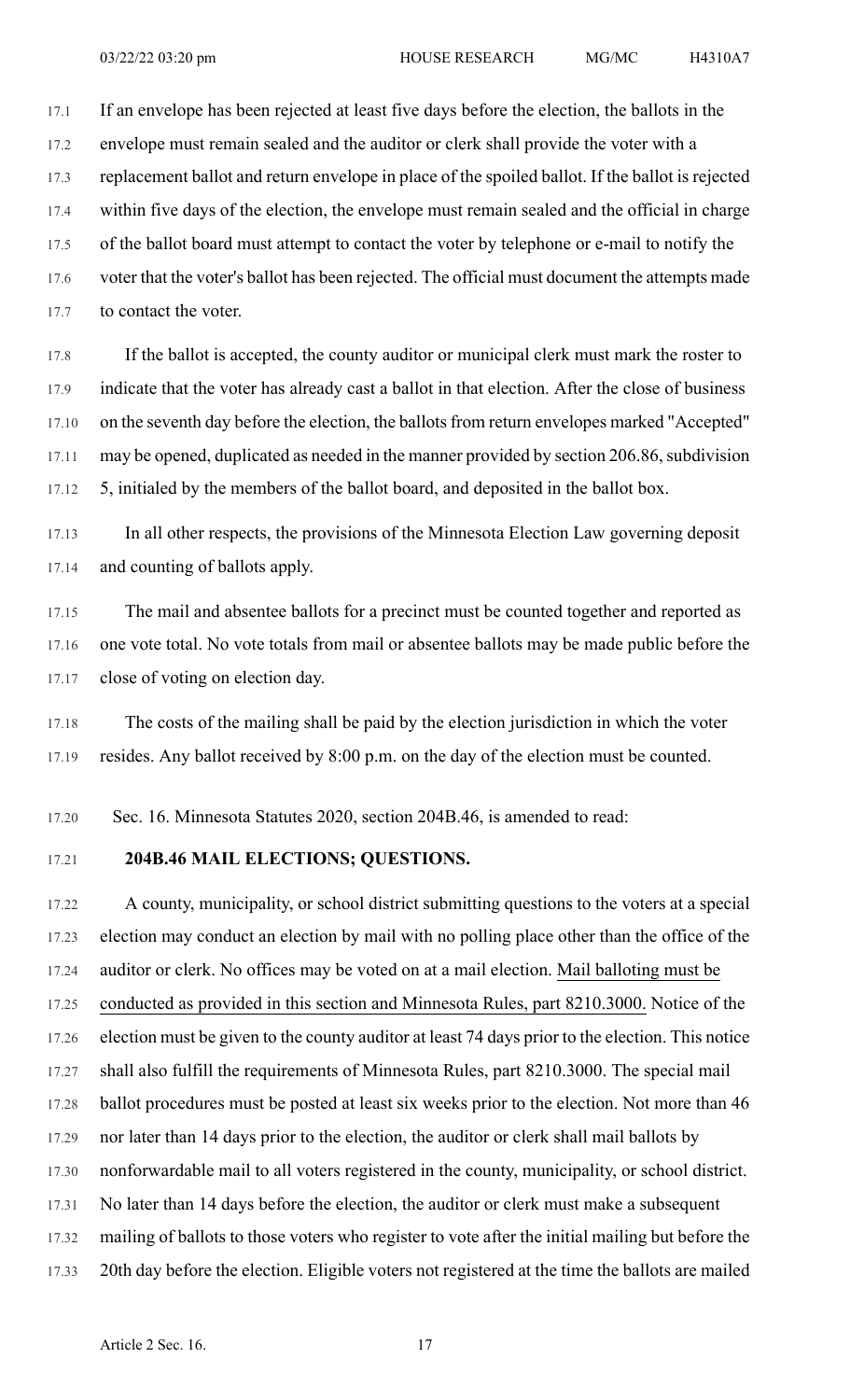18.1 may apply for ballots pursuant to chapter 203B. The voter must present proof of identity 18.2 and residence to the voter's witness in the same manner required by section 203B.08, 18.3 subdivision 1, paragraph (b). In addition to the information required by Minnesota Rules, 18.4 part 8210.3000, the signature envelope must include the witness oath prescribed by section 18.5 203B.07, subdivision 3, paragraph (b). The auditor or clerk must appoint a ballot board to 18.6 examine the mail and absentee ballot return envelopes and mark them "Accepted" or 18.7 "Rejected" within three days of receipt if there are 14 or fewer days before election day, or 18.8 within five days of receipt if there are more than 14 days before election day. The board 18.9 may consist of deputy county auditors, deputy municipal clerks, or deputy school district 18.10 clerks who have received training in the processing and counting of mail ballots, who need 18.11 not be affiliated with a major political party. Election judges performing the duties in this 18.12 section must be of different major political parties, unless they are exempt from that 18.13 requirement under section 205.075, subdivision 4, or section 205A.10. If an envelope has 18.14 been rejected at least five days before the election, the ballots in the envelope must remain 18.15 sealed and the auditor or clerk must provide the voter with a replacement ballot and return 18.16 envelope in place of the spoiled ballot. If the ballot is rejected within five days of the election, 18.17 the envelope must remain sealed and the official in charge of the ballot board must attempt 18.18 to contact the voter by telephone or e-mail to notify the voter that the voter's ballot has been 18.19 rejected. The official must document the attempts made to contact the voter.

18.20 If the ballot is accepted, the county auditor or municipal clerk must mark the roster to 18.21 indicate that the voter has already cast a ballot in that election. After the close of business 18.22 on the seventh day before the election, the ballots from return envelopes marked "Accepted" 18.23 may be opened, duplicated as needed in the manner provided by section 206.86, subdivision 18.24 5, initialed by the ballot board, and deposited in the appropriate ballot box.

18.25 In all other respects, the provisions of the Minnesota Election Law governing deposit 18.26 and counting of ballots apply.

18.27 The mail and absentee ballots for a precinct must be counted together and reported as 18.28 one vote total. No vote totals from ballots may be made public before the close of voting 18.29 on election day.

18.30 Sec. 17. Minnesota Statutes 2020, section 204C.08, subdivision 1d, is amended to read:

18.31 Subd. 1d. **Voter's Bill of Rights.** The county auditor shall prepare and provide to each 18.32 polling place sufficient copies of a poster setting forth the Voter's Bill of Rights as set forth 18.33 in this section. Before the hours of voting are scheduled to begin, the election judges shall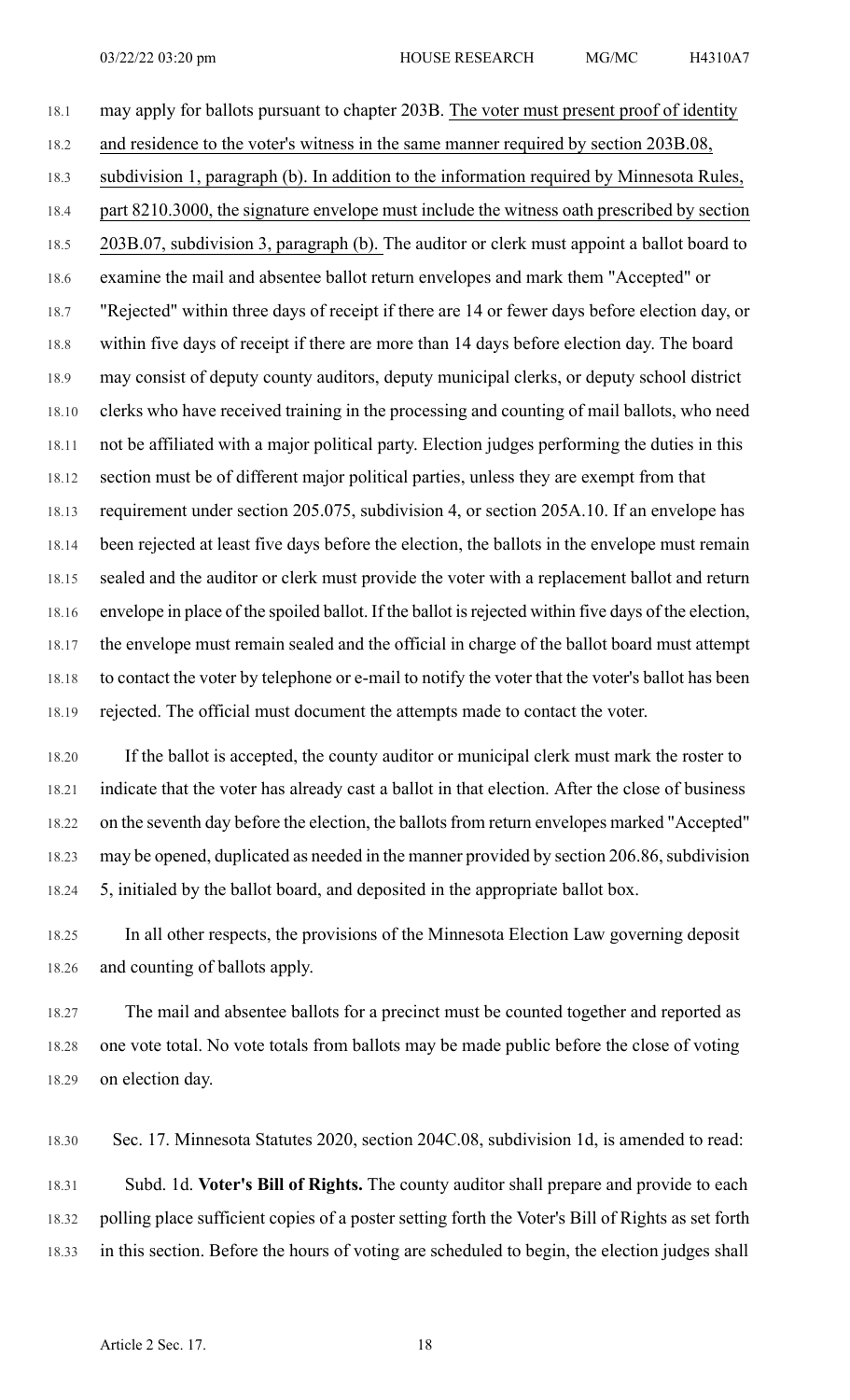| 19.1  | post it in a conspicuous location or locations in the polling place. The Voter's Bill of Rights |
|-------|-------------------------------------------------------------------------------------------------|
| 19.2  | is as follows:                                                                                  |
| 19.3  | "VOTER'S BILL OF RIGHTS                                                                         |
| 19.4  | For all persons residing in this state who meet federal voting eligibility requirements:        |
| 19.5  | (1) You have the right to be absent from work for the purpose of voting in a state, federal,    |
| 19.6  | or regularly scheduled election without reduction to your pay, personal leave, or vacation      |
| 19.7  | time on election day for the time necessary to appear at your polling place, cast a ballot,     |
| 19.8  | and return to work.                                                                             |
| 19.9  | (2) If you are in line at your polling place any time before 8:00 p.m., you have the right      |
| 19.10 | to vote.                                                                                        |
| 19.11 | (3) If you can provide the required proof of identity and residence, you have the right         |
| 19.12 | to register to vote and to vote on election day.                                                |
| 19.13 | (4) If you are unable to sign your name, you have the right to orally confirm your identity     |
| 19.14 | with an election judge and to direct another person to sign your name for you.                  |
| 19.15 | (5) You have the right to request special assistance when voting.                               |
| 19.16 | (6) If you need assistance, you may be accompanied into the voting booth by a person            |
| 19.17 | of your choice, except by an agent of your employer or union or a candidate.                    |
| 19.18 | (7) You have the right to bring your minor children into the polling place and into the         |
| 19.19 | voting booth with you.                                                                          |
| 19.20 | (8) If you have been convicted of a felony but your felony sentence has expired (been           |
| 19.21 | completed) or you have been discharged from your sentence, you have the right to vote.          |
| 19.22 | (9) If you are under a guardianship, you have the right to vote, unless the court order         |
| 19.23 | revokes your right to vote.                                                                     |
| 19.24 | (10) You have the right to vote without anyone in the polling place trying to influence         |
| 19.25 | your vote.                                                                                      |
| 19.26 | (11) If you make a mistake or spoil your ballot before it is submitted, you have the right      |
| 19.27 | to receive a replacement ballot and vote.                                                       |
| 19.28 | (12) You have the right to file a written complaint at your polling place if you are            |
| 19.29 | dissatisfied with the way an election is being run.                                             |
| 19.30 | (13) You have the right to take a sample ballot into the voting booth with you.                 |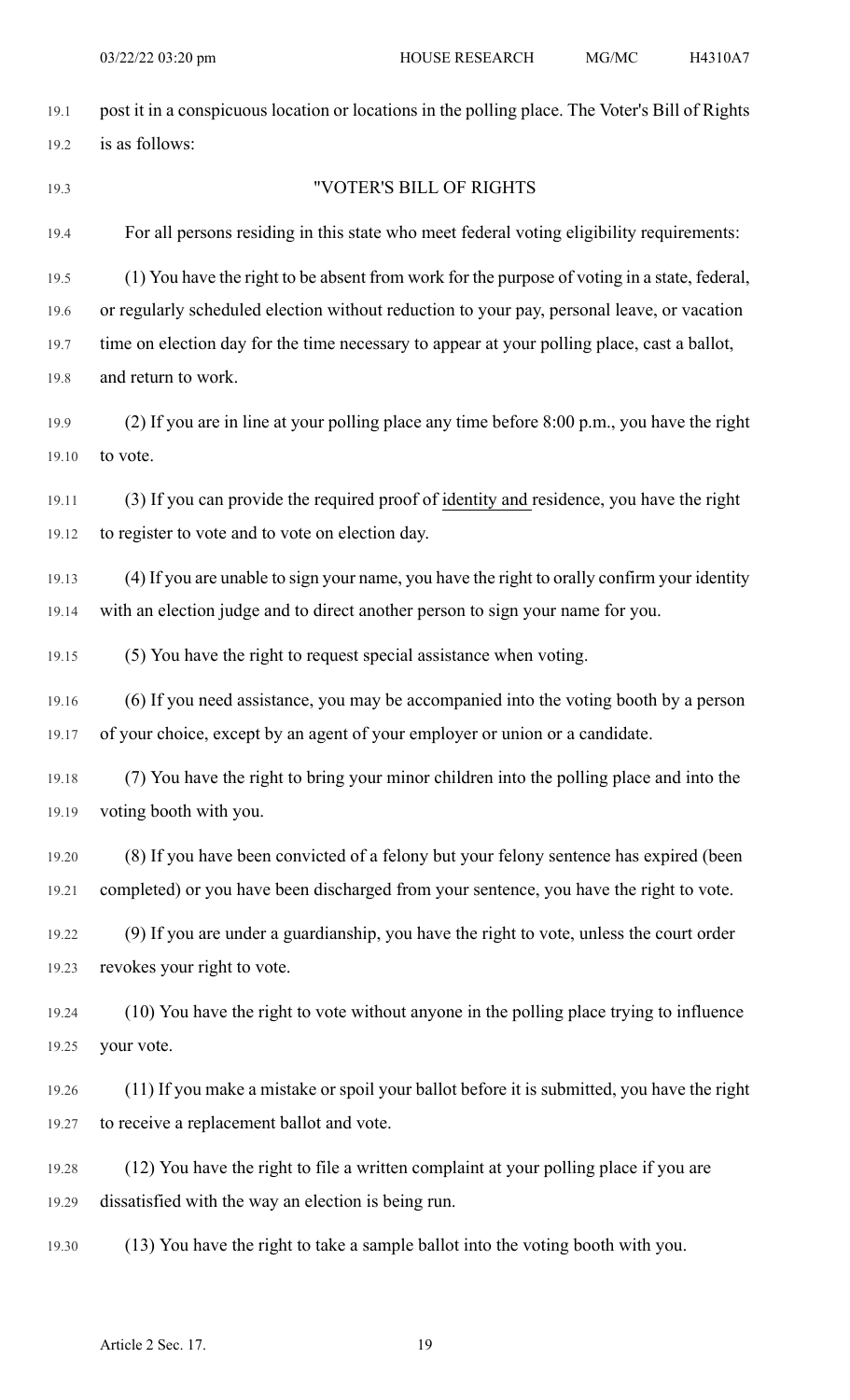20.1 (14) You have the right to take a copy of this Voter's Bill of Rights into the voting booth 20.2 with you."

20.3 Sec. 18. Minnesota Statutes 2020, section 204C.10, is amended to read:

# 20.4 **204C.10 POLLING PLACE ROSTER; VOTER SIGNATURE CERTIFICATE;** 20.5 **VOTER RECEIPT.**

20.6 (a) An individual seeking to vote shall sign a polling place roster or voter signature 20.7 certificate which states that the individual is at least 18 years of age, a citizen of the United 20.8 States, has resided in Minnesota for 20 days immediately preceding the election, maintains 20.9 residence at the address shown, is not under a guardianship in which the court order revokes 20.10 the individual's right to vote, has not been found by a court of law to be legally incompetent 20.11 to vote or has the right to vote because, if the individual was convicted of a felony, the 20.12 felony sentence has expired or been completed or the individual has been discharged from 20.13 the sentence, is registered and has not already voted in the election. The roster must also 20.14 state: "I understand that deliberately providing false information is a felony punishable by 20.15 not more than five years imprisonment and a fine of not more than \$10,000, or both."

20.16 (b) At the presidential nomination primary, the polling place roster must also state: "I 20.17 am in general agreement with the principles of the party for whose candidate I intend to 20.18 vote." This statement must appear separately from the statements required in paragraph (a). 20.19 The felony penalty provided for in paragraph (a) does not apply to this paragraph.

20.20 (c)  $\overline{A}$  judge may, Before the applicant signs the roster or voter signature certificate, a 20.21 judge must (1) require the voter to present proof of identity and residence as described in 20.22 section 200.035; and (2) confirm the applicant's name, address, and date of birth. An applicant 20.23 who does not present proof of identity and residence as required by section 200.035 must 20.24 not sign the polling place roster or a voter signature certificate, but must be allowed to cast 20.25 a provisional ballot as provided in section 204C.135.

20.26 (d) After the applicant signs the roster or voter signature certificate, the judge shall give 20.27 the applicant a voter's receipt. The voter shall deliver the voter's receipt to the judge in 20.28 charge of ballots as proof of the voter's right to vote, and thereupon the judge shall hand to 20.29 the voter the ballot. The voters' receipts must be maintained during the time for notice of 20.30 filing an election contest.

20.31 (e) Whenever a challenged status appears on the polling place roster, an election judge 20.32 must ensure that the challenge is concealed or hidden from the view of any voter other than 20.33 the voter whose status is challenged.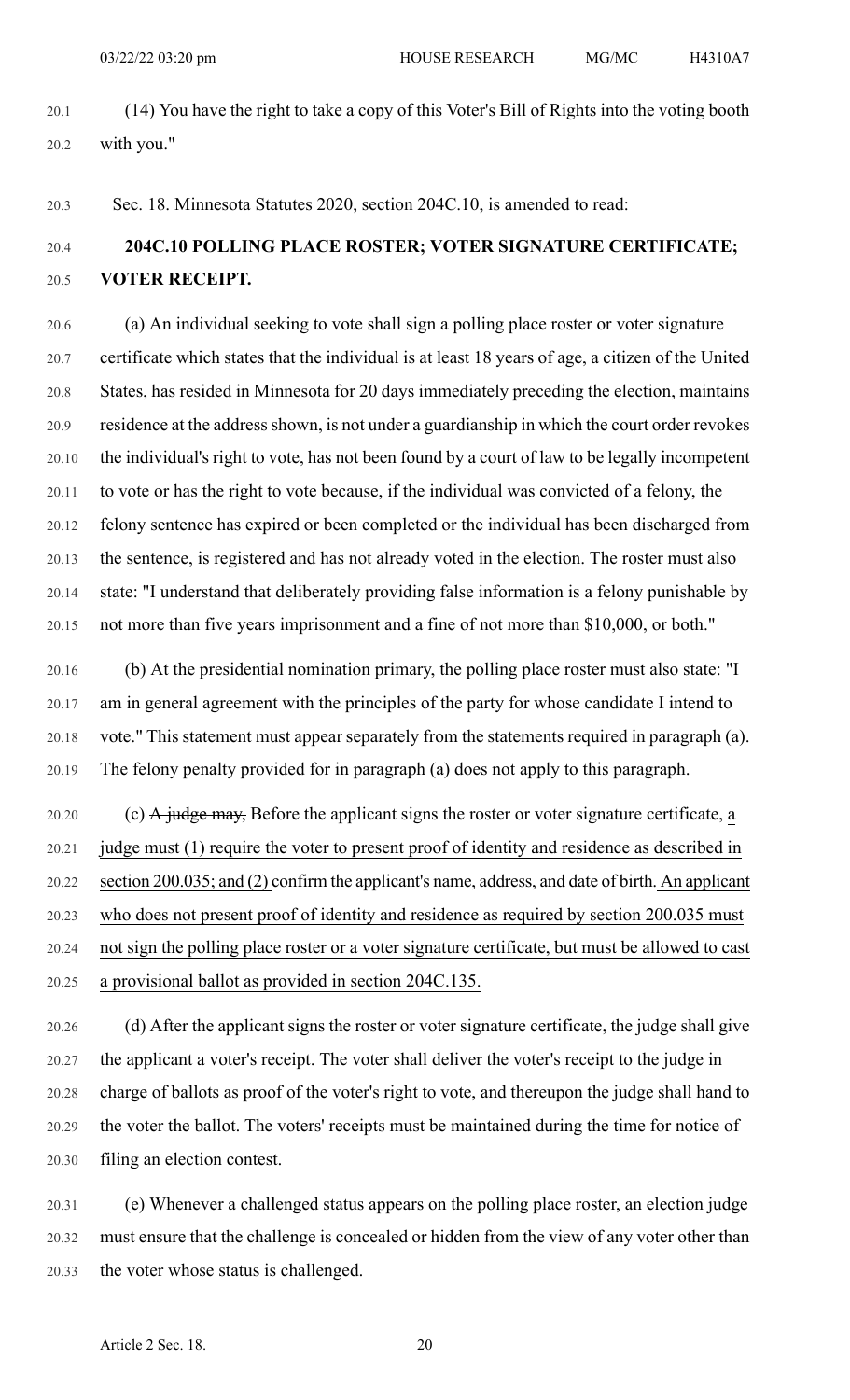# 21.1 Sec. 19. **[204C.135] PROVISIONAL BALLOTS; PROOF OF IDENTITY AND** 21.2 **RESIDENCE.** 21.3 Subdivision 1. **Casting of provisional ballots.** (a) A voter who is unable to provide

# 21.4 proper proof of identity and residence as required by section 204C.10 is entitled to cast a 21.5 provisional ballot in the manner provided by this section.

- 21.6 (b) A voter seeking to vote a provisional ballot under this section must complete a
- 21.7 provisional ballot envelope and sign a provisional ballot roster or voter signature certificate
- 21.8 for a provisional ballot. The envelope must contain a space for the voter to list the voter's
- 21.9 name, address of residence, date of birth, and any other information prescribed by the
- 21.10 secretary of state. The voter must also swear or affirm, in writing, that the voter is eligible
- 21.11 to vote, has not voted previously in the same election, and meets the criteria for registering
- 21.12 to vote in the precinct in which the voter appears. Once the voter has completed the
- 21.13 provisional ballot envelope, the voter must be allowed to cast a provisional ballot. The
- 21.14 provisional ballot must be the same asthe official ballot available in the precinct on election
- 21.15 day. A completed provisional ballot must be sealed in a secrecy envelope. The secrecy
- 21.16 envelope must be sealed inside the voter's provisional ballot envelope and deposited by the
- 21.17 voter in a secure, sealed, provisional ballot box. Completed provisional ballots must not be
- 21.18 combined with other voted ballots in the polling place.
- 21.19 (c) An election judge must inform the voter on the process to follow to prove residence 21.20 and identity during the seven days following the election. The election judge must inform 21.21 the voter of the location of the county auditor or municipal clerk responsible for accepting 21.22 or rejecting provisional ballots and the hours the auditor or clerk is open for business during 21.23 the week following the election.
- 21.24 (d) The form of the secrecy and provisional ballot envelopes must be prescribed by the 21.25 secretary of state. The provisional ballot envelope must be a color other than that provided 21.26 for absentee ballot envelopes. The envelope must be prominently labeled "Provisional Ballot 21.27 Envelope."
- 21.28 (e) Provisional ballots and related documentation must be delivered to and securely 21.29 maintained by the county auditor or municipal clerk in the same manner as required for 21.30 other election materials under sections 204C.27 to 204C.28.
- 21.31 Subd. 2. **Accepting or rejecting provisional ballots.** (a) A voter who casts a provisional
- 21.32 ballot in the polling place may personally appear before the county auditor or municipal
- 21.33 clerk no later than seven calendar days following the election to prove that the voter's
- 21.34 provisional ballot should be counted. The county auditor's office and the city clerk's office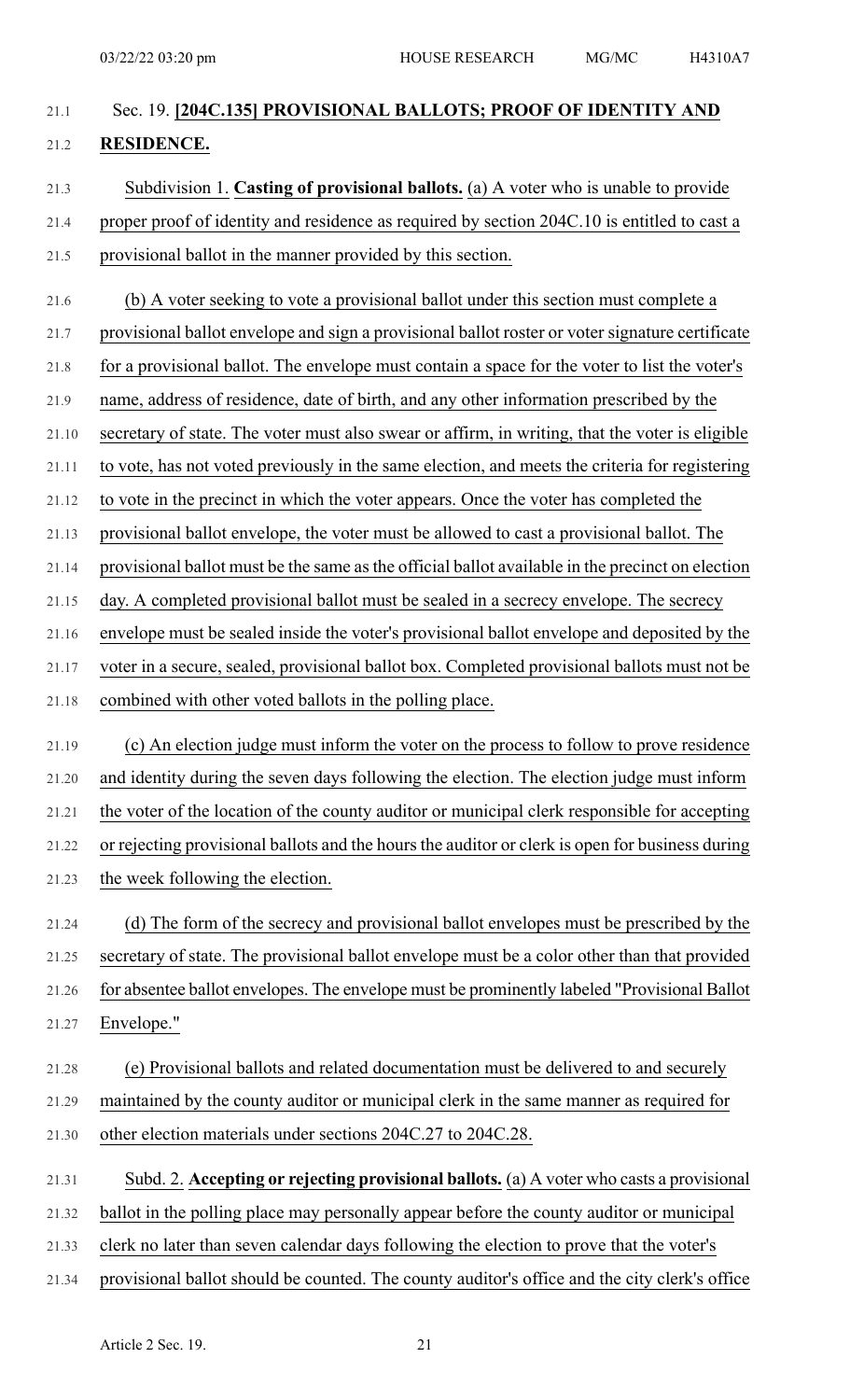| 22.1  | must be open for approving provisional ballots on the Saturday following the election for         |
|-------|---------------------------------------------------------------------------------------------------|
| 22.2  | the hours prescribed in section 203B.085.                                                         |
| 22.3  | (b) The county auditor or municipal clerk must accept a provisional ballot if:                    |
| 22.4  | (1) the statewide voter registration system indicates that the voter is eligible to vote or,      |
| 22.5  | if challenged, the county auditor or municipal clerk does not, based upon available records       |
| 22.6  | and any documentation presented by the voter, conclude that the voter is ineligible;              |
| 22.7  | (2) the voter presents proof of identity and residence in the precinct in the manner              |
| 22.8  | permitted by section 200.035 or executes an affidavit described in paragraph (c); and             |
| 22.9  | (3) the data on the identity and residence document presented by the voter matches the            |
| 22.10 | data provided by the voter on the provisional ballot envelope.                                    |
| 22.11 | (c) A voter that attempted to procure proof of identity and residence to satisfy the              |
| 22.12 | requirements of section 200.035 but was unable to do so, may execute a sworn affidavit,           |
| 22.13 | under the penalty of perjury, that states:                                                        |
| 22.14 | (1) the voter is the same voter who cast the provisional ballot;                                  |
| 22.15 | (2) the voter is eligible to vote, has not voted previously in the same election, and meets       |
| 22.16 | the criteria for registering to vote in the precinct where the voter cast the provisional ballot; |
| 22.17 | (3) the voter attempted to procure proof of identity and residence but was unable to do           |
| 22.18 | so, and provide an explanation of the reason that the voter was unable to procure the             |
| 22.19 | necessary proof; and                                                                              |
| 22.20 | (4) that the information on the affidavit is true and accurate.                                   |
| 22.21 | The affidavit must be signed in the presence of the county auditor or municipal clerk.            |
| 22.22 | (d) If the voter's ballot is accepted, the county auditor or municipal clerk must remove          |
| 22.23 | the ballot from the provisional ballot box, mark the provisional ballot envelope "accepted"       |
| 22.24 | and initial or sign the provisional ballot envelope below the word "accepted." All accepted       |
| 22.25 | provisional ballot envelopes must be kept together in a secure location. Provisional ballot       |
| 22.26 | envelopes must only be opened as provided in subdivision 3.                                       |
| 22.27 | (e) A county auditor or municipal clerk must not accept or count a provisional ballot if          |
| 22.28 | the voter does not appear before the county auditor or municipal clerk within seven calendar      |
| 22.29 | days following the election or if the voter does not satisfy the requirements of paragraph        |
| 22.30 | (a).                                                                                              |
| 22.31 | The county auditor or municipal clerk must notify, in writing, any voter who cast a<br>(f)        |
| 22.32 | provisional ballot and who does not appear within seven calendar days of the election that        |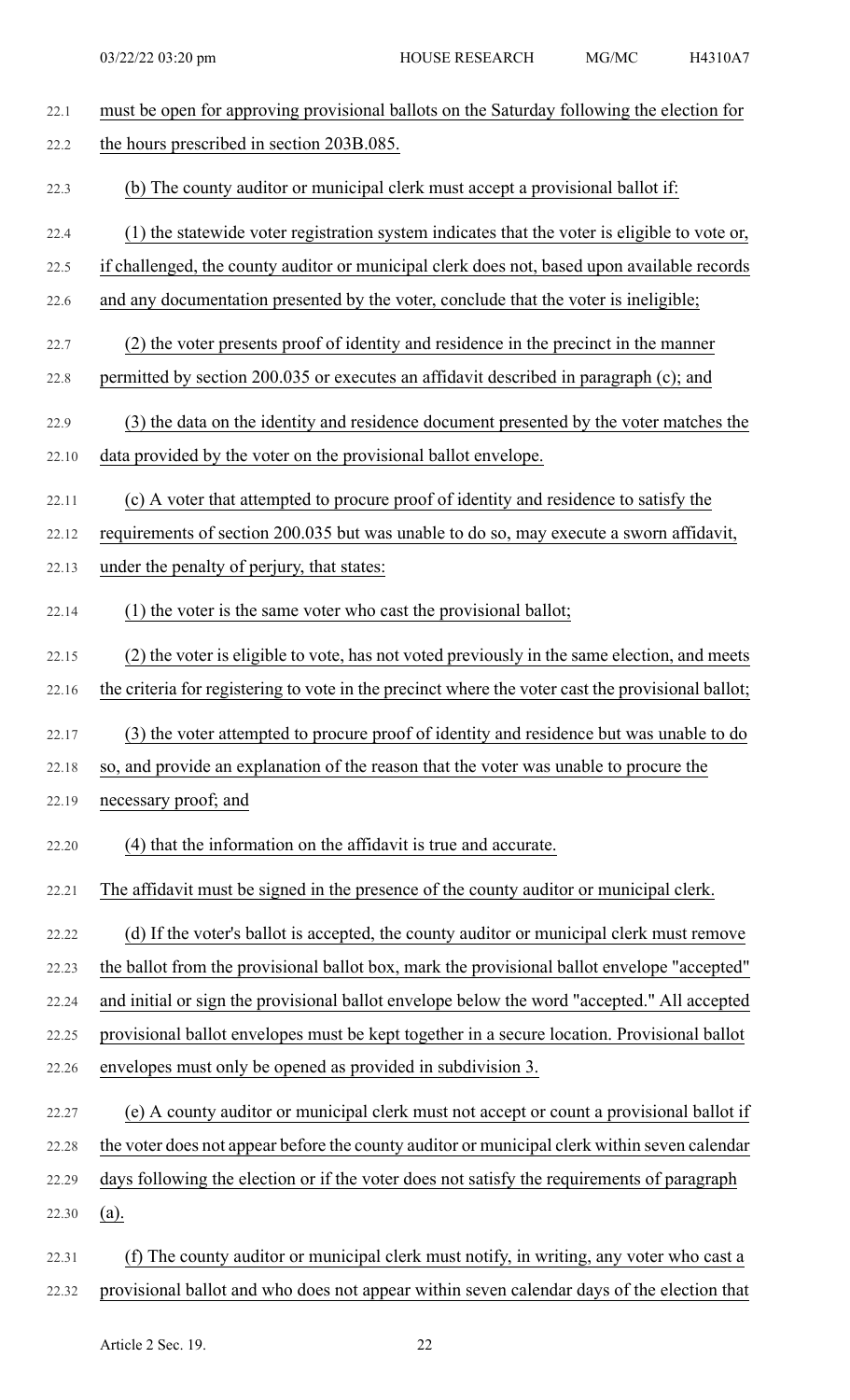- 23.1 the voter's provisional ballot was not counted because of the voter's failure to appear before
- 23.2 the county auditor or municipal clerk within the time permitted by law to determine whether
- 23.3 the provisional ballot should be counted.
- 23.4 Subd. 3. **Provisional ballots; reconciliation; counting.** (a) At the close of business for 23.5 the county auditor's or municipal clerk's office on the seventh day after the election, but
- 23.6 prior to counting any provisional ballots in the final vote totals from a precinct, the county
- 23.7 auditor or municipal clerk must determine whether the number of signatures appearing on
- 23.8 the provisional ballot roster or number of voter signature certificates for provisional ballots
- 23.9 from that precinct is equal to the number of provisional ballots submitted by voters in the
- 23.10 precinct on election day. If there are excess ballots, ballots must be randomly withdrawn
- 23.11 from the accepted provisional ballot envelopes in the manner required by section 204C.20,
- 23.12 subdivision 2. Any discrepancy must be resolved before the provisional ballots from the
- 23.13 precinct may be counted.
- 23.14 (b) After the ballots are reconciled pursuant to paragraph (a), the county auditor or

23.15 municipal clerk must open the accepted provisional ballot envelopes and deposit them in

23.16 the appropriate ballot box. The accepted and deposited provisional ballots must be included

23.17 in the final certified results from the precinct.

23.18 Sec. 20. Minnesota Statutes 2020, section 204C.32, is amended to read:

#### 23.19 **204C.32 CANVASS OF STATE PRIMARIES.**

23.20 Subdivision 1. **County canvass.** The county canvassing board shall meet at the county 23.21 auditor's office on either the second or third the eighth day following the state primary. 23.22 After taking the oath of office, the canvassing board shall publicly canvass the election 23.23 returns delivered to the county auditor. The board shall complete the canvass by the third 23.24 eighth day following the state primary and shall promptly prepare and file with the county 23.25 auditor a report that states:

23.26 (a) the number of individuals voting at the election in the county, and in each precinct;

23.27 (b) the number of individuals registering to vote on election day and the number of 23.28 individuals registered before election day in each precinct;

23.29 (c) for each major political party, the names of the candidates running for each partisan 23.30 office and the number of votes received by each candidate in the county and in each precinct;

23.31 (d) the names of the candidates of each major political party who are nominated; and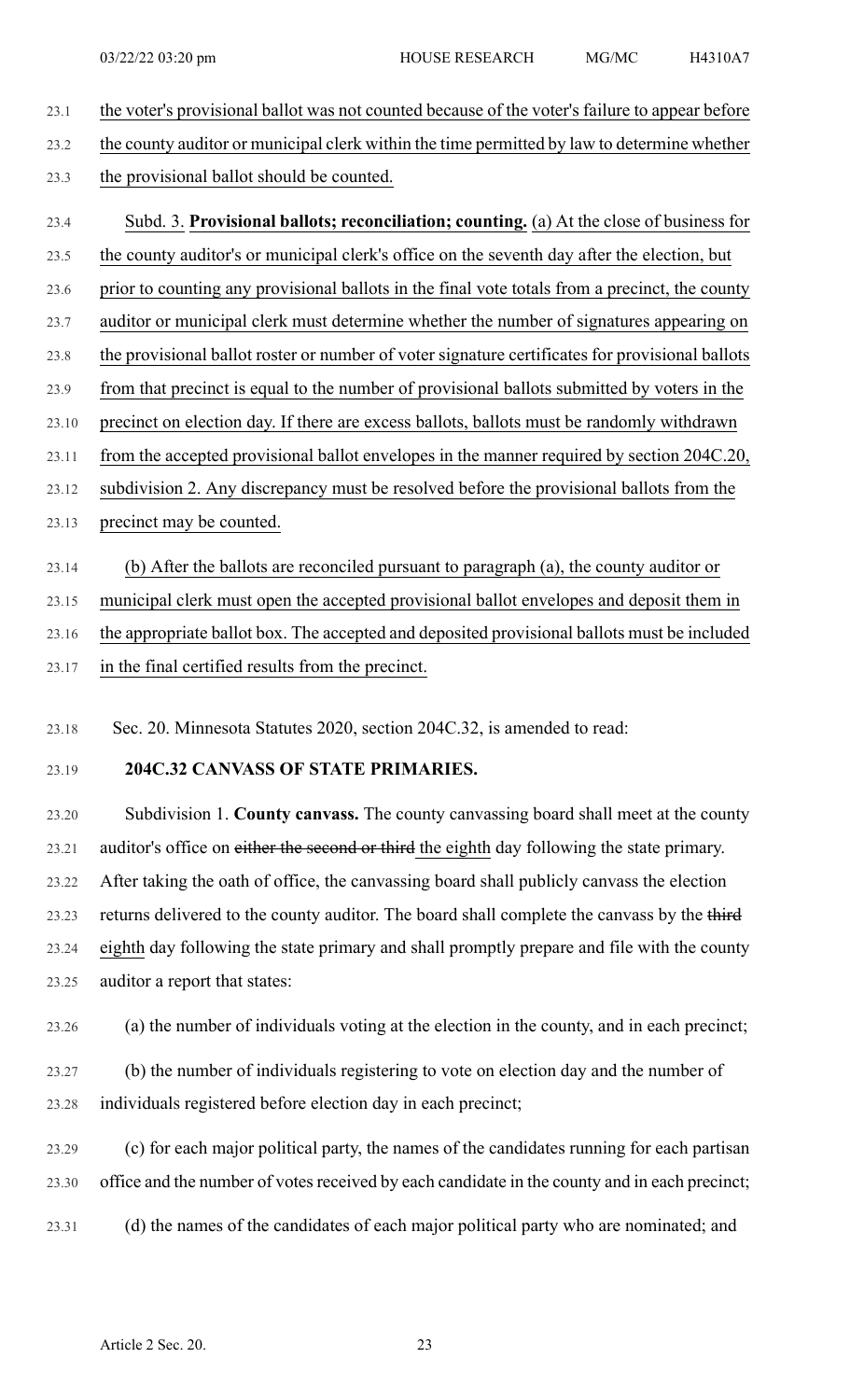24.1 (e) the number of votes received by each of the candidates for nonpartisan office in each 24.2 precinct in the county and the names of the candidates nominated for nonpartisan office.

24.3 Upon completion of the canvass, the county auditor shall mail or deliver a notice of 24.4 nomination to each nominee for county office voted for only in that county. The county 24.5 auditor shall transmit one of the certified copies of the county canvassing board report for 24.6 state and federal offices to the secretary of state by express mail or similar service 24.7 immediately upon conclusion of the county canvass. The secretary of state shall mail a 24.8 notice of nomination to each nominee for state or federal office.

24.9 Subd. 2. **State canvass.** The State Canvassing Board shall meet at a public meeting 24.10 space located in the Capitol complex area seven 14 days after the state primary to canvass 24.11 the certified copies of the county canvassing board reports received from the county auditors. 24.12 Immediately after the canvassing board declares the results, the secretary of state shall 24.13 certify the names of the nominees to the county auditors. The secretary of state shall mail 24.14 to each nominee a notice of nomination.

24.15 Sec. 21. Minnesota Statutes 2020, section 204C.33, subdivision 1, is amended to read:

24.16 Subdivision 1. **County canvass.** The county canvassing board shall meet at the county 24.17 auditor's office between the third eighth and tenth 14th days following the state general 24.18 election. After taking the oath of office, the board shall promptly and publicly canvass the 24.19 general election returns delivered to the county auditor. Upon completion of the canvass, 24.20 the board shall promptly prepare and file with the county auditor a report which states:

24.21 (a) the number of individuals voting at the election in the county and in each precinct;

24.22 (b) the number of individuals registering to vote on election day and the number of 24.23 individuals registered before election day in each precinct;

24.24 (c) the names of the candidates for each office and the number of votes received by each 24.25 candidate in the county and in each precinct;

24.26 (d) the number of votes counted for and against a proposed change of county lines or 24.27 county seat; and

24.28 (e) the number of votes counted for and against a constitutional amendment or other 24.29 question in the county and in each precinct.

24.30 The result of write-in votes cast on the general election ballots must be compiled by the 24.31 county auditor before the county canvass, except that write-in votes for a candidate for 24.32 federal, state, or county office must not be counted unless the candidate has timely filed a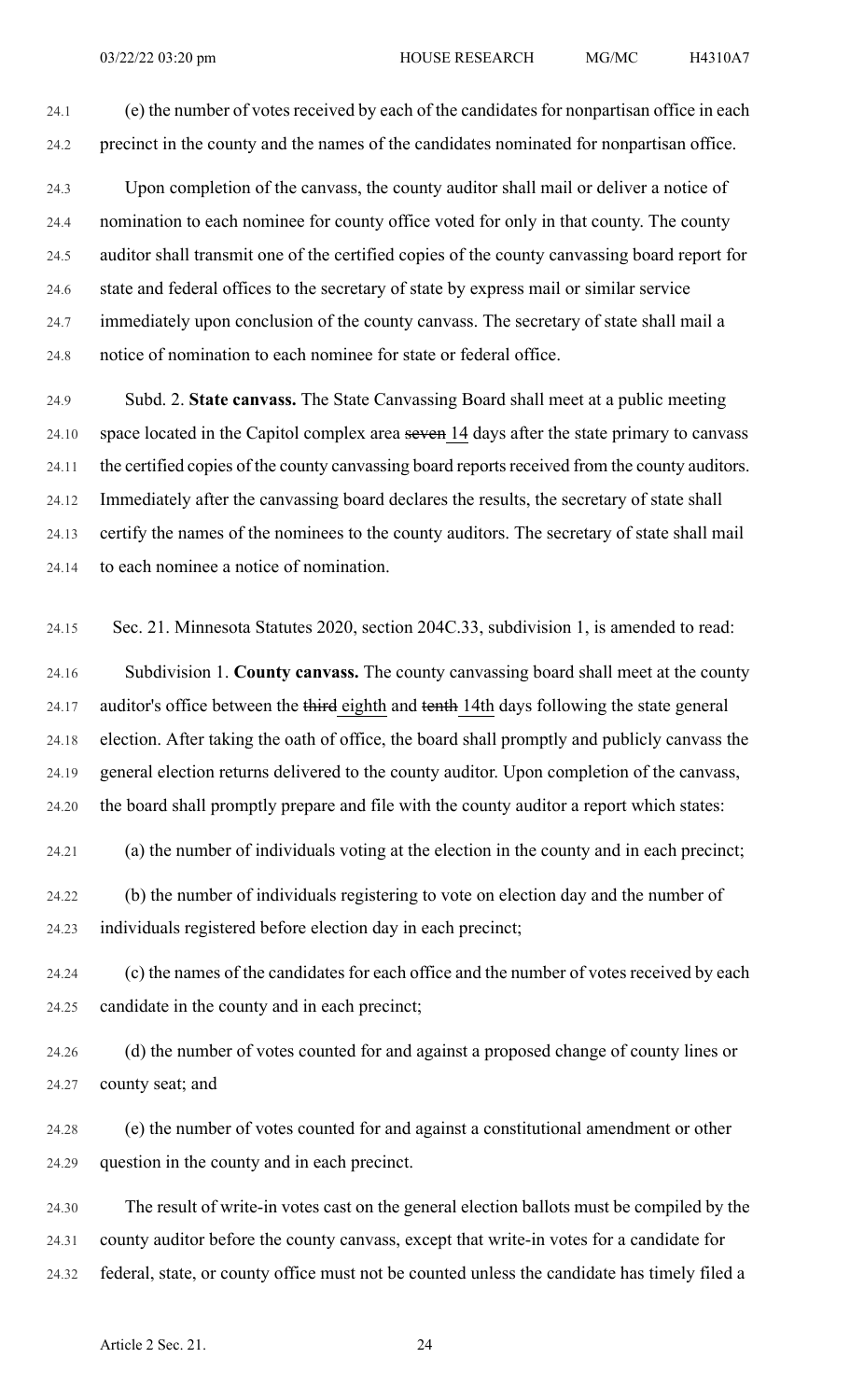25.1 request under section 204B.09, subdivision 3. The county auditor shall arrange for each 25.2 municipality to provide an adequate number of election judges to perform this duty or the 25.3 county auditor may appoint additional election judges for this purpose. The county auditor 25.4 may open the envelopes or containers in which the voted ballots have been sealed in order 25.5 to count and record the write-in votes and must reseal the voted ballots at the conclusion of 25.6 this process. The county auditor must prepare a separate report of votes received by precinct 25.7 for write-in candidates for federal, state, and county offices who have requested under 25.8 section 204B.09 that votes for those candidates be tallied.

25.9 Upon completion of the canvass, the county canvassing board shall declare the candidate 25.10 duly elected who received the highest number of votes for each county and state office voted 25.11 for only within the county. The county auditor shall transmit a certified copy of the county 25.12 canvassing board report for state and federal offices to the secretary of state by messenger, 25.13 express mail, or similar service immediately upon conclusion of the county canvass.

25.14 Sec. 22. Minnesota Statutes 2020, section 204C.37, is amended to read:

# 25.15 **204C.37 COUNTY CANVASS; RETURN OF REPORTS TO SECRETARY OF** 25.16 **STATE.**

25.17 A copy of the report required by sections 204C.32, subdivision 1, and 204C.33, 25.18 subdivision 1, shall be certified under the official seal of the county auditor. The copy shall 25.19 be enclosed in an envelope addressed to the secretary of state, with the county auditor's 25.20 name and official address and the words "Election Returns" endorsed on the envelope. The 25.21 copy of the canvassing board report must be sent by express mail or delivered to the secretary 25.22 of state. If the copy is not received by the secretary of state within ten days following the 25.23 applicable election a primary election, or within 15 days following a general election, the 25.24 secretary of state shall immediately notify the county auditor, who shall deliver another 25.25 copy to the secretary of state by special messenger.

25.26 Sec. 23. Minnesota Statutes 2020, section 205.065, subdivision 5, is amended to read:

25.27 Subd. 5. **Results.** The municipal primary shall be conducted and the returns made in the 25.28 manner provided for the state primary so far as practicable. The canvass may be conducted 25.29 on either the second or third day after the primary.

25.30 The governing body of the municipality shall canvass the returns on the eighth day after 25.31 the primary, and the two candidates for each office who receive the highest number of votes, 25.32 or a number of candidates equal to twice the number of individuals to be elected to the 25.33 office, who receive the highest number of votes, shall be the nominees for the office named.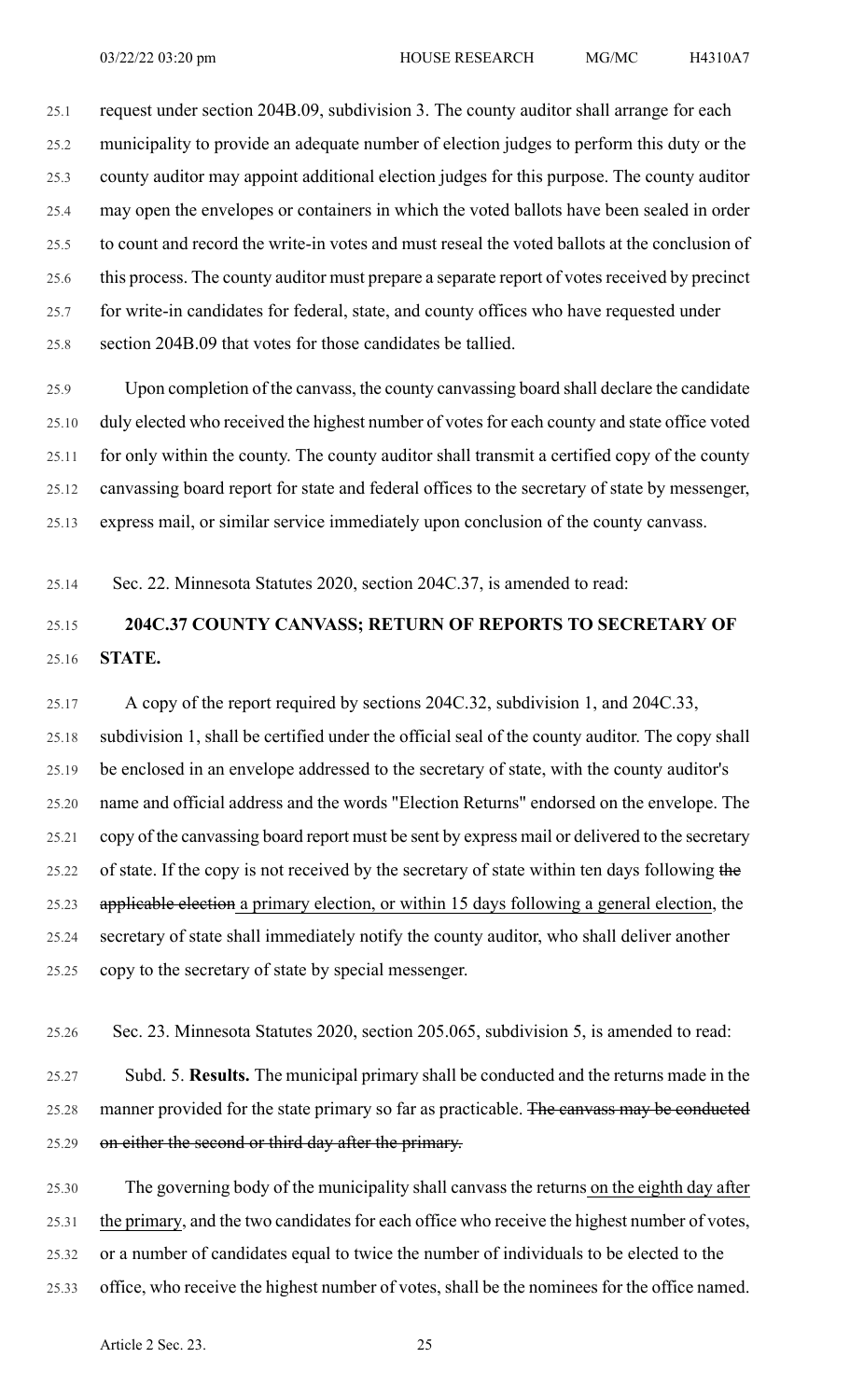26.1 Their names shall be certified to the municipal clerk who shall place them on the municipal 26.2 general election ballot without partisan designation and without payment of an additional 26.3 fee.

26.4 Sec. 24. Minnesota Statutes 2020, section 205.185, subdivision 3, is amended to read:

26.5 Subd. 3. **Canvass of returns, certificate of election, ballots, disposition.** (a) Between 26.6 the third eighth and tenth 15th days after an election, the governing body of a city conducting 26.7 any election including a special municipal election, or the governing body of a town 26.8 conducting the general election in November shall act as the canvassing board, canvass the 26.9 returns, and declare the results of the election. The governing body of a town conducting 26.10 the general election in March shall act as the canvassing board, canvass the returns, and 26.11 declare the results of the election within two days on the eighth day after an election.

26.12 (b) After the time for contesting elections has passed, the municipal clerk shall issue a 26.13 certificate of election to each successful candidate. In case of a contest, the certificate shall 26.14 not be issued until the outcome of the contest has been determined by the proper court.

26.15 (c) In case of a tie vote, the canvassing board having jurisdiction over the municipality 26.16 shall determine the result by lot. The clerk of the canvassing board shall certify the results 26.17 of the election to the county auditor, and the clerk shall be the final custodian of the ballots 26.18 and the returns of the election.

26.19 Sec. 25. Minnesota Statutes 2020, section 205A.03, subdivision 4, is amended to read:

26.20 Subd. 4. **Results.** (a) The school district primary must be conducted and the returns 26.21 made in the manner provided for the state primary as far as practicable. If the primary is 26.22 conducted:

26.23 (1) only within that school district, a canvass may be conducted on either the second or 26.24 third day after the primary; or

 $26.25$  (2) in conjunction with the state primary, the canvass must be conducted on the third 26.26 day after the primary, except as otherwise provided in paragraph (b).

26.27 On the eighth day after the primary, the school board of the school district shall canvass 26.28 the returns, and the two candidates for each specified school board position who receive 26.29 the highest number of votes, or a number of candidates equal to twice the number of 26.30 individuals to be elected to at-large school board positions who receive the highest number 26.31 of votes, are the nominees for the office named. Their names must be certified to the school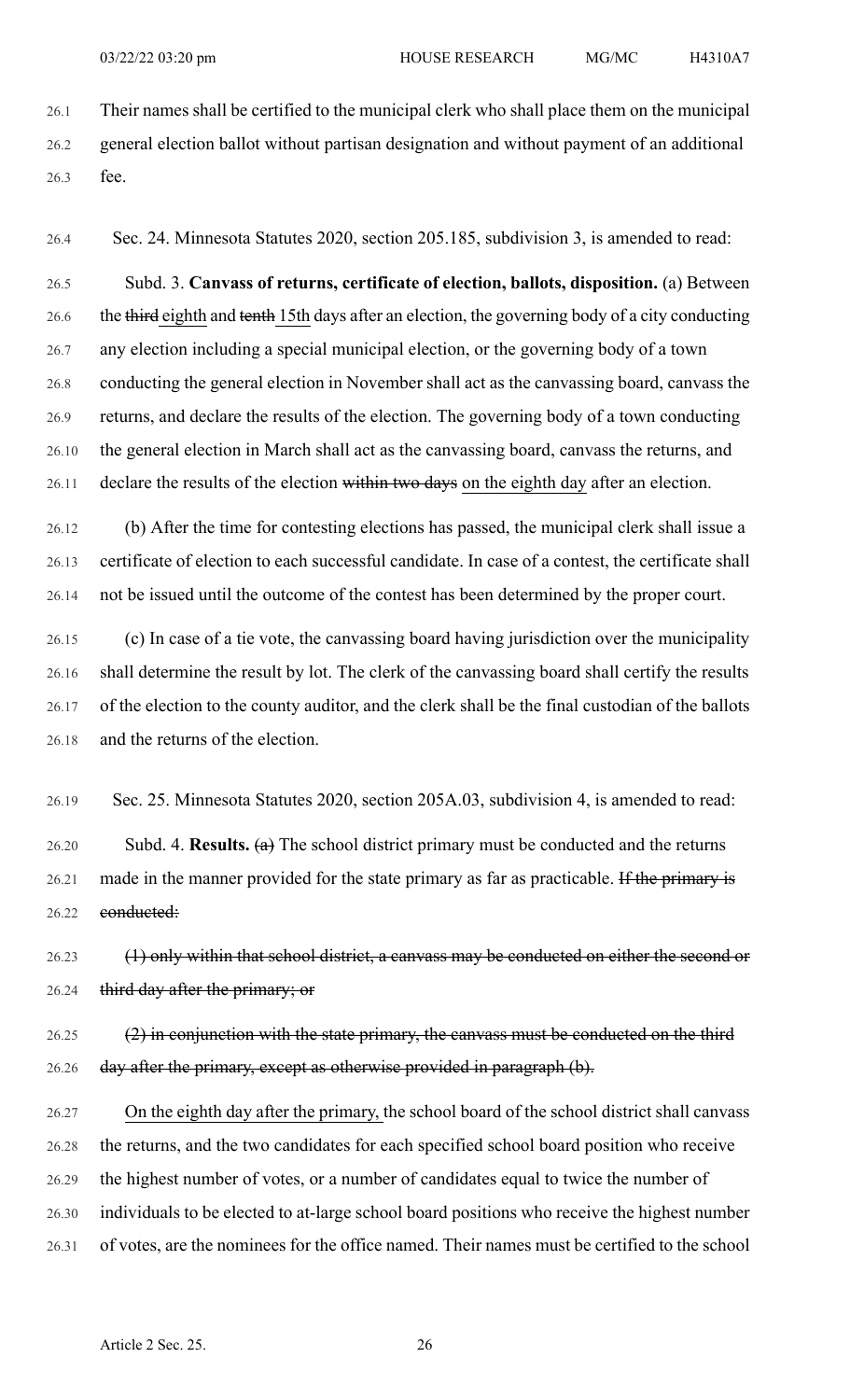- 27.1 district clerk who shall place them on the school district general election ballot without 27.2 partisan designation and without payment of an additional fee.
- 27.3 (b) Following a school district primary as described in paragraph (a), clause (2), a canvass 27.4 may be conducted on the second day after the primary if the county auditor of each county 27.5 in which the school district is located agrees to administratively review the school district's 27.6 primary voting statistics for accuracy and completeness within a time that permits the canvass 27.7 to be conducted on that day.
- 27.8 Sec. 26. Minnesota Statutes 2020, section 205A.10, subdivision 3, is amended to read:

27.9 Subd. 3. **Canvass of returns, certificate of election, ballots, disposition.** Between the 27.10 third eighth and tenth 14th days after a school district election other than a recount of a 27.11 special election conducted under section 126C.17, subdivision 9, or 475.59, the school board 27.12 shall canvass the returns and declare the results of the election. After the time for contesting 27.13 elections has passed, the school district clerk shall issue a certificate of election to each 27.14 successful candidate. If there is a contest, the certificate of election to that office must not 27.15 be issued until the outcome of the contest has been determined by the proper court. If there 27.16 is a tie vote, the school board shall determine the result by lot. The clerk shall deliver the 27.17 certificate of election to the successful candidate by personal service or certified mail. The 27.18 successful candidate shall file an acceptance and oath of office in writing with the clerk 27.19 within 30 days of the date of mailing or personal service. A person who fails to qualify prior 27.20 to the time specified shall be deemed to have refused to serve, but that filing may be made 27.21 at any time before action to fill the vacancy has been taken. The school district clerk shall 27.22 certify the results of the election to the county auditor, and the clerk shall be the final 27.23 custodian of the ballots and the returns of the election.

27.24 A school district canvassing board shall perform the duties of the school board according 27.25 to the requirements of this subdivision for a recount of a special election conducted under 27.26 section 126C.17, subdivision 9, or 475.59.

# 27.27 Sec. 27. **[357.43] DOCUMENTS REQUIRED FOR VOTER IDENTIFICATION** 27.28 **CARD.**

27.29 Notwithstanding any provisions to the contrary, no fee shall be charged by the courts 27.30 for a certified copy of a court order, decree, record, or other document if the applicant attests 27.31 that the record is needed to obtain a voter identification card issued pursuant to section

27.32 171.07, subdivision 3b.

#### 27.33 **EFFECTIVE DATE.** This section is effective June 1, 2023.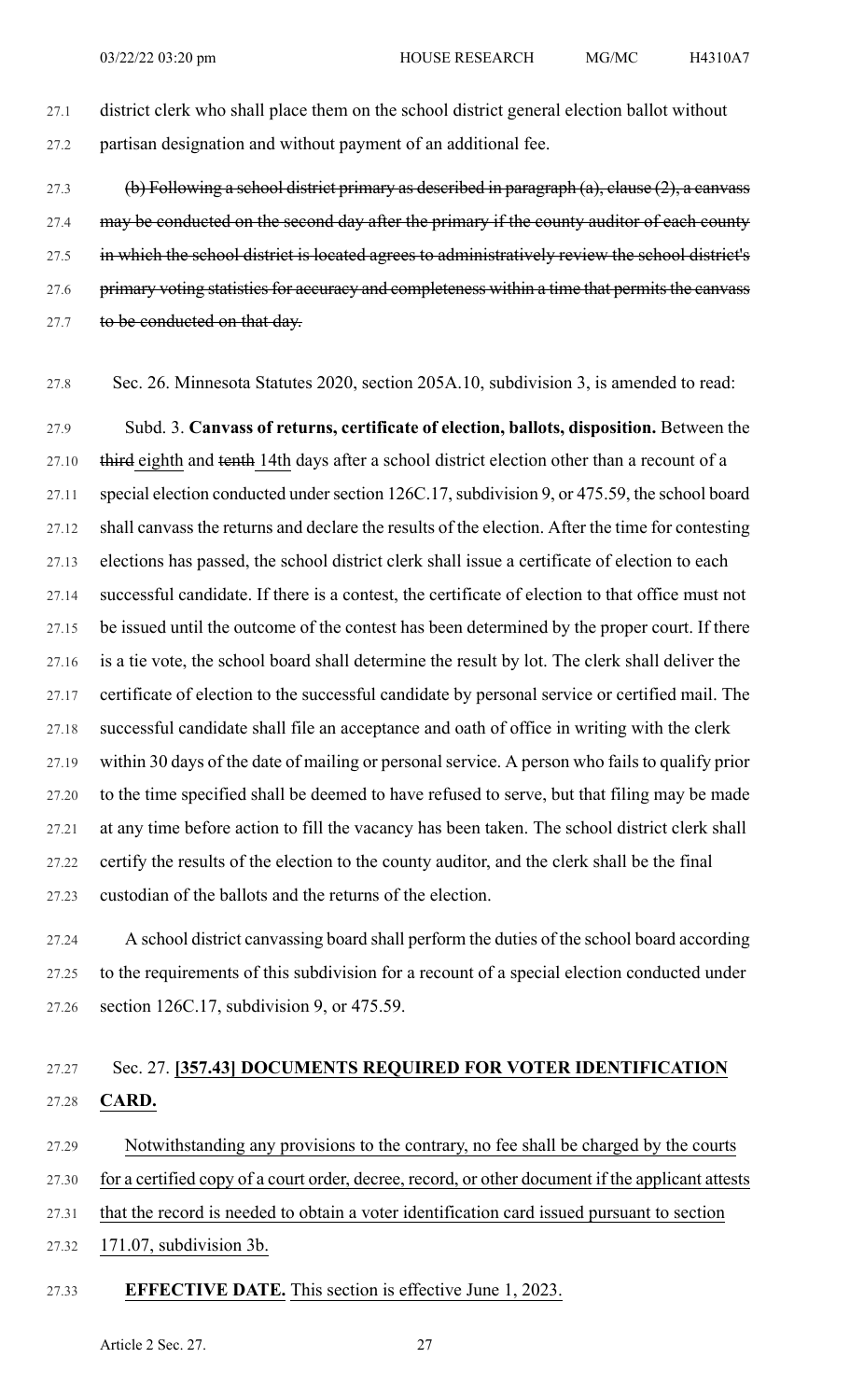#### 28.1 Sec. 28. **PUBLIC EDUCATION CAMPAIGN.**

- 28.2 The secretary of state must contract with a vendor for the production and implementation
- 28.3 of a statewide public educational campaign related to the voter identification requirements
- 28.4 of this article. The campaign must inform voters of the requirements for identification when
- 28.5 voting, methods of securing sufficient identification, including securing a free voter
- 28.6 identification card if necessary, and the process for provisional balloting for voters unable
- 28.7 to meet the identification requirements on election day. The secretary of state may consult
- 28.8 with the vendor in coordinating material related to the campaign, but the secretary, the
- 28.9 secretary's staff, and any other documents or materials promoting the Office of the Secretary
- 28.10 of State may not appear visually or audibly in any advertising or promotional items
- 28.11 disseminated by the vendor as part of the public education campaign.
- 28.12 **EFFECTIVE DATE.** This section is effective the day following final enactment.
- 

#### 28.13 Sec. 29. **PROPOSED LEGISLATION.**

- 28.14 (a) By January 15, 2023, the secretary of state must report to the chairs and ranking
- 28.15 minority members of the legislative committees with jurisdiction over elections on proposed
- 28.16 legislation to amend matters currently contained in administrative rules as necessary to
- 28.17 implement this act. To the greatest extent practical, this proposed legislation must propose
- 28.18 codifying into law matters that otherwise would be adopted through the administrative
- 28.19 rulemaking process.
- 28.20 (b) To the extent that codifying matters into law is not practical, the proposed legislation
- 28.21 must direct, by law, specific changes to be made in administrative rules so that no
- 28.22 interpretation of the law by the secretary of state would be necessary, and use of the good
- 28.23 cause rulemaking exemption in Minnesota Statutes, section 14.388, would be appropriate
- 28.24 if the legislature authorizes use of this process.
- 28.25 (c) Nothing in this section grants rulemaking authority to the secretary of state.
- 28.26 **EFFECTIVE DATE.** This section is effective the day following final enactment.

# 28.27 Sec. 30. **VOTER IDENTIFICATION CARD TRAINING FOR DRIVER'S LICENSE** 28.28 **AGENTS.**

- 28.29 The commissioner of public safety must provide training for driver's license agents on 28.30 the process for issuing voter identification cards.
- 28.31 **EFFECTIVE DATE.** This section is effective the day following final enactment.